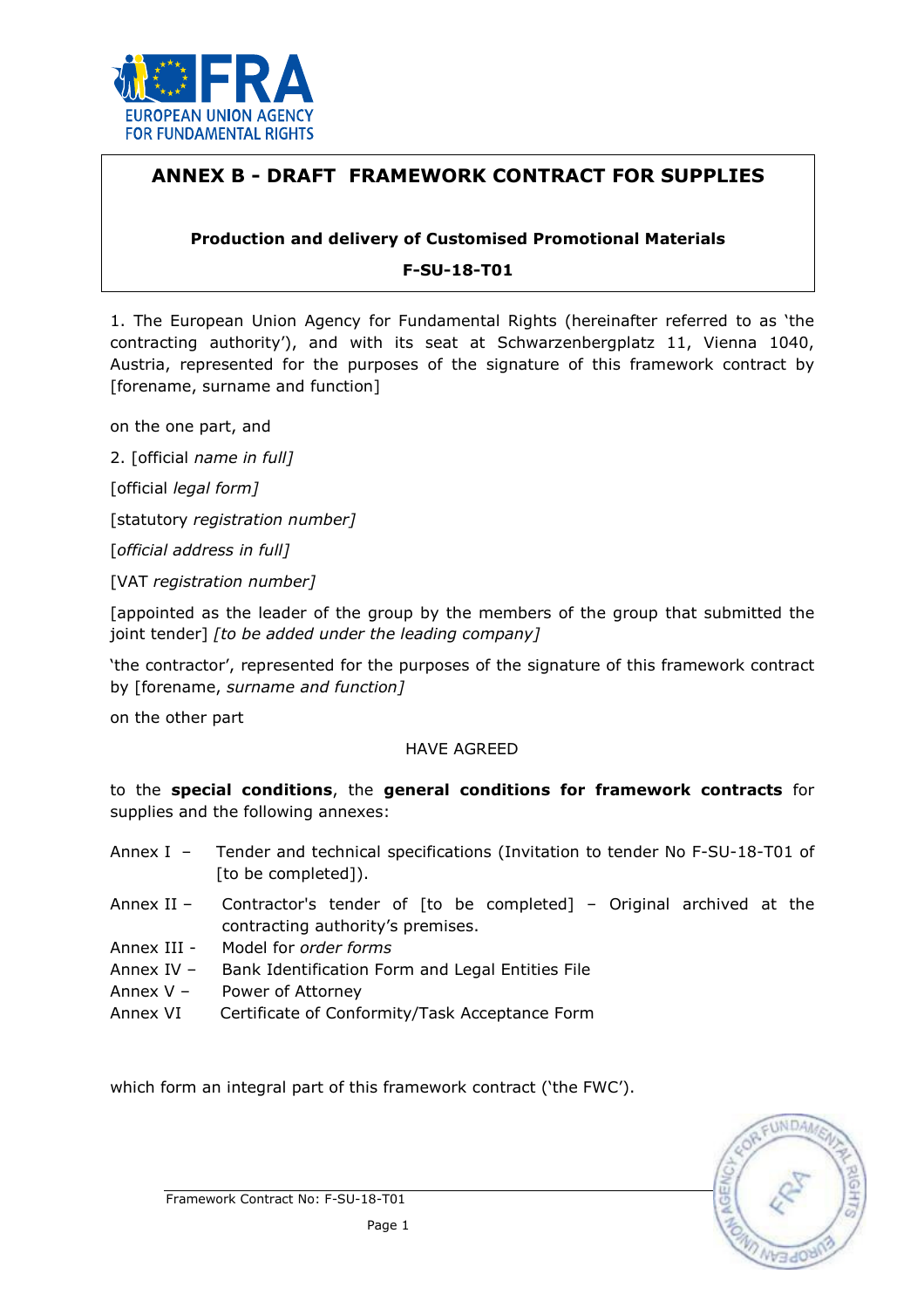

This FWC sets out:

- 1. the procedure by which the contracting authority may order supplies from the contractor;
- 2. the provisions that apply to any specific contract which the contracting authority and the contractor may conclude under this FWC; and
- 3. the obligations of the parties during and after the duration of this FWC.

All documents issued by the contractor (end-user agreements, general terms and conditions, etc.) except its tender are held inapplicable, unless explicitly mentioned in the special conditions of this FWC. In all circumstances, in the event of contradiction between this FWC and documents issued by the contractor, this FWC prevails, regardless of any provision to the contrary in the contractor's documents.

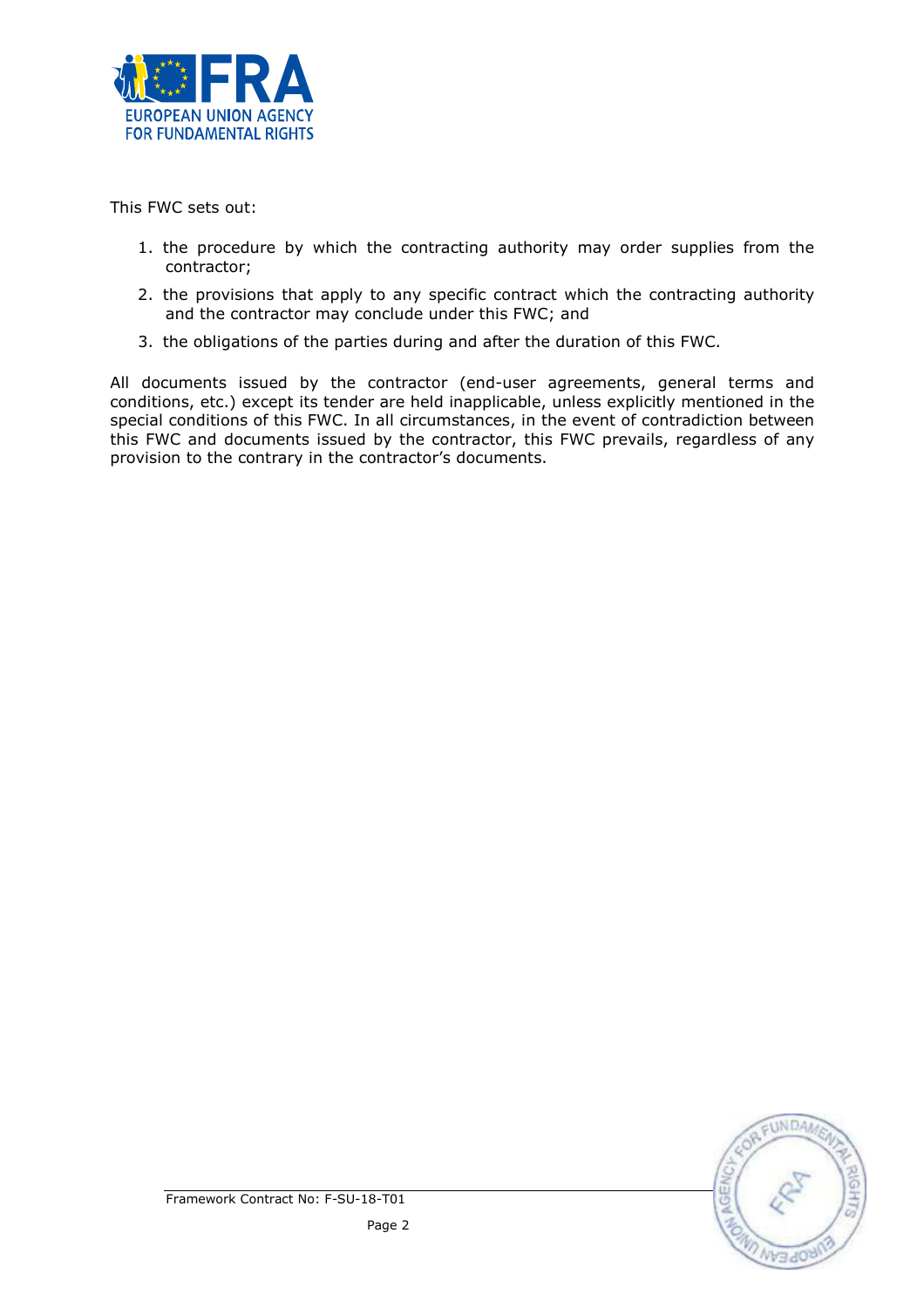

# 1. SPECIAL CONDITIONS

# 1.1 ORDER OF PRIORITY OF PROVISIONS

If there is any conflict between different provisions in this FWC, the following rules must be applied:

- (a) The provisions set out in the special conditions take precedence over those in the other parts of the FWC.
- (b) The provisions set out in the general conditions take precedence over those in the order form and specific contract (Annex III)
- (c) The provisions set out in the order form and specific contract (Annex III) take precedence over those in the other annexes.
- (d) The provisions set out in the tender specifications (Annex I) take precedence over those in the tender (Annex II).
- (e) The provisions set out in the FWC take precedence over those in the order forms and specific contracts.
- (f) The provisions set out in the specific contracts/order forms take precedence over those in the requests for supplies.
- (g) The provisions set out in the requests for supplies take precedence over those in the specific tenders.

Any reference to *specific contracts* applies also to *order forms*.

### 1.2 SUBJECT MATTER

The subject matter of the FWC is the production and delivery of customised promotional materials to the contracting authority.

### 1.3 ENTRY INTO FORCE AND DURATION

- **1.3.1** The FWC enters into force on the date on which the last party signs it.
- 1.3.2 The implementation of the FWC cannot start before its entry into force.
- **1.3.3** The FWC is concluded for a period of one (1) year with effect from the date of its entry into force.
- **1.3.4** The parties must sign any *specific* contracts/order forms before the FWC expires.

The FWC continues to apply to such *specific contracts/order forms* after its expiry. The services relating to such *specific contracts/order forms* must be performed no later than six (6) months after the expiry of the FWC.

### 1.3.5 Renewal of the FWC

The FWC is renewed automatically three (3) times for 1 year each, unless one of the parties receives formal notification to the contrary at least three months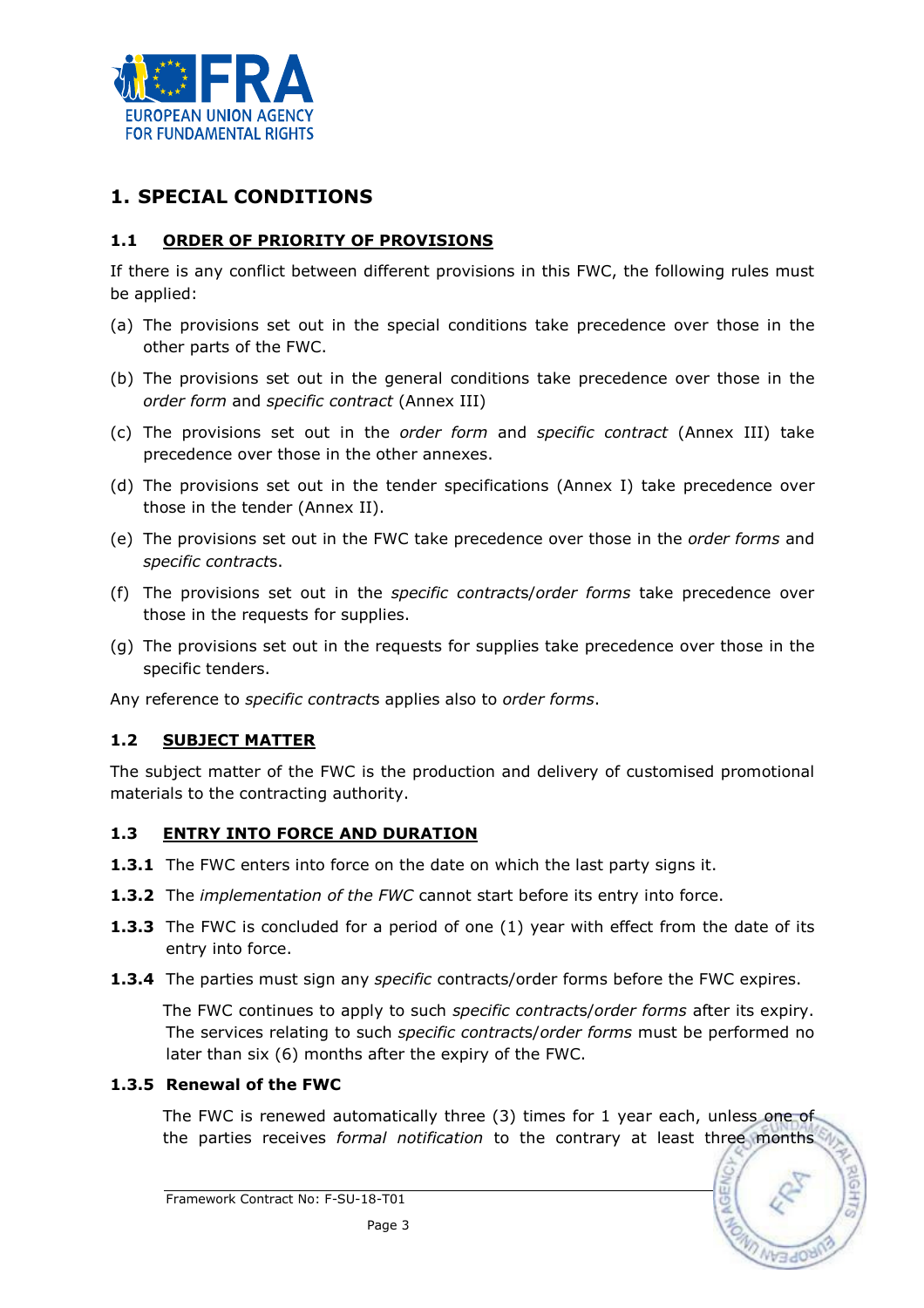

before the end of the ongoing duration. Renewal does not change or postpone any existing obligations.

### 1.4 APPOINTMENT OF THE CONTRACTOR AND IMPLEMENTATION OF THE FWC

### 1.4.1 Appointment of the contractor

The contracting authority appoints the contractor for a multiple FWC in cascade in [to be completed] position.

### 1.4.2 Period of provision of the services

The period for the provision of the supplies starts to run either from the date on which the *specific contract/order form* is signed by the last party or from the date indicated in the specific contract/order form.

### 1.4.3 Implementation of multiple FWC in cascade

The FWC is implemented as follows: the contracting authority orders services by sending an order form in paper format or by e-mail to the contractor who is ranked first in the cascade.

Within five (5) working days, the contractor must either:

- (a) send the order form back to the contracting authority signed and dated; or
- (b) send an explanation of why it cannot accept the order.

If the contractor does not accept the order or fails to observe the deadline or if it is in a situation of conflicting interests that may negatively affect the performance of the order form (see Article 2.7), the contracting authority may place the order with the next contractor on the cascade.

If the contractor repeatedly refuses to sign order forms or repeatedly fails to send them back on time, the contractor may be considered in breach of its obligations under this FWC as set out in Article 2.18.1 (c).

### 1.4.4 Delivery

l

The supplies must be delivered with all duties paid  $(DDP)^1$  to the contracting authority's premises at:

Schwarzenbergplatz 11, Vienna 1040 Austria

The contractor must notify the contracting authority of the exact date of delivery with at least the number of days in advance specified in the respective specific contract or order form. Deliveries may be made on any working day during normal

<sup>1</sup> Duty Delivered Paid Incoterms 2010 of the International Chamber of Commerce. This terms are available for sale on the website http://www.iccwbo.org/incoterms/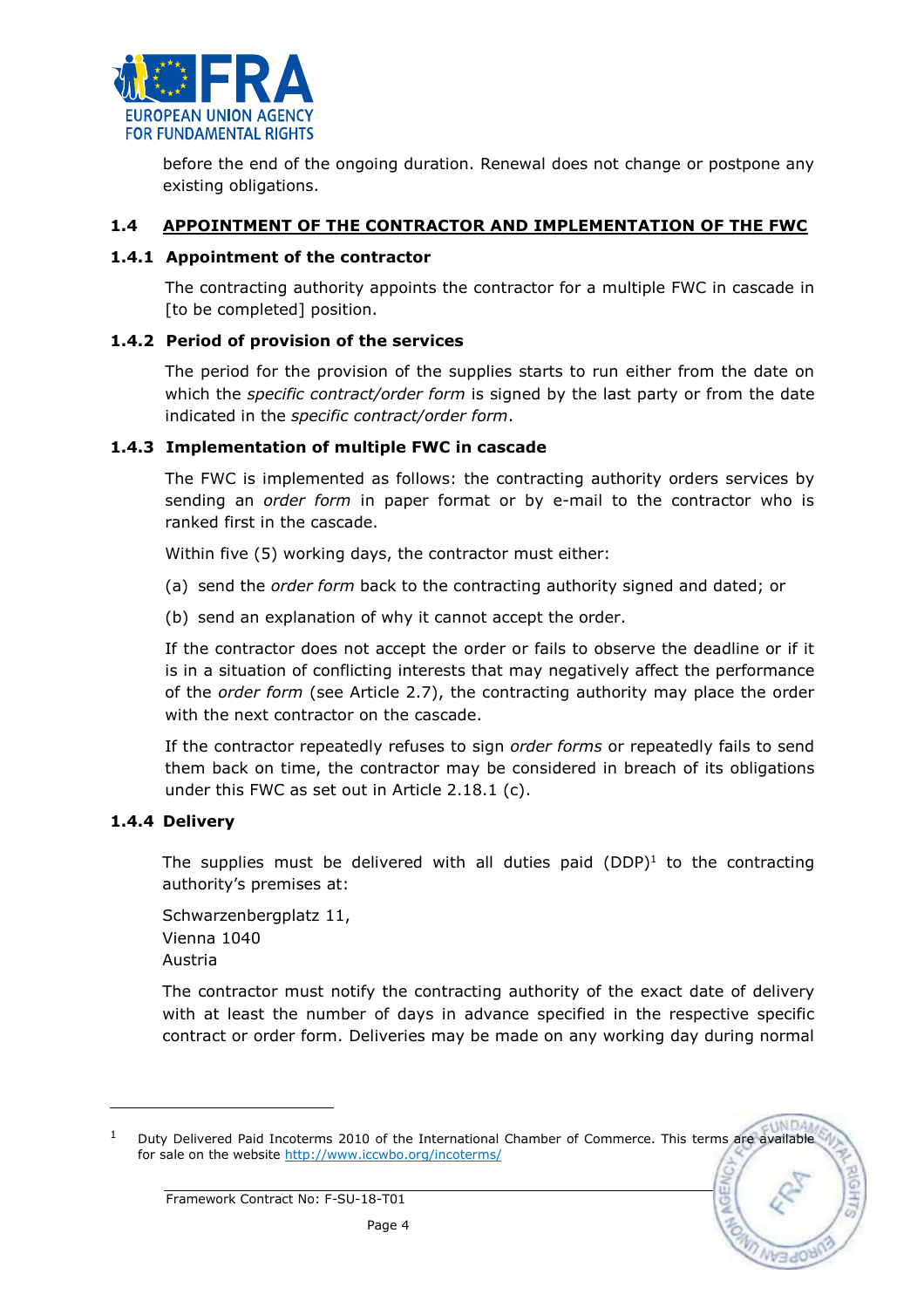

working hours, at the agreed place of delivery as stated in the respective specific contract or order form.

# 1.5 PRICES

### 1.5.1 Maximum amount of the FWC and maximum prices

The maximum amount covering all purchases under this FWC including is EUR 120,000.00 However, this does not bind the contracting authority to purchase for the maximum amount.

The prices of the supplies are as listed in the Financial Offer Form in Annex II. For items not included in Annex II, the prices applicable are those of the contractor's catalogue or official price list.

The prices listed in the Financial Offer Form in Annex II shall be fixed and not subject to revision during the first year of performance of the contract. From the beginning of the second year of performance of the contract, each price may be revised upwards or downwards each year in accordance with the provisions in Article 1.5.2 below.

The prices of the catalogue(s) may be updated by the contractor at any time during the duration of the framework contract. The contractor shall inform FRA of the catalogue updates as soon as possible and FRA must accept or refuse the update within a month from its reception.

For those items not listed in the Financial Offer Form in Annex II, the contractor shall grant the discounts stated in the contractor's financial offer included in Annex II to the contracting authority in relation to its catalogue or official price list. The discount(s) fixed in Annex II are applicable to all the accepted updates of the official price list or catalogue.

### 1.5.2 Price revision index

Price revision is determined by the formula set out in Article 2.20 and using the trend in the harmonised indices of consumer prices (HICP) monetary union index of consumer prices (MUICP) publised for the first time in Eurostat's monthly 'Data in Focus' publication available on the website: http://www.ec.europa.eu/eurostat/.

### 1.5.3 Reimbursement of expenses

Reimbursement of expenses is not applicable to this FWC.

# 1.6 PAYMENT ARRANGEMENTS

### 1.6.1 Pre-financing

l

Pre-financing is not applicable to this FWC.

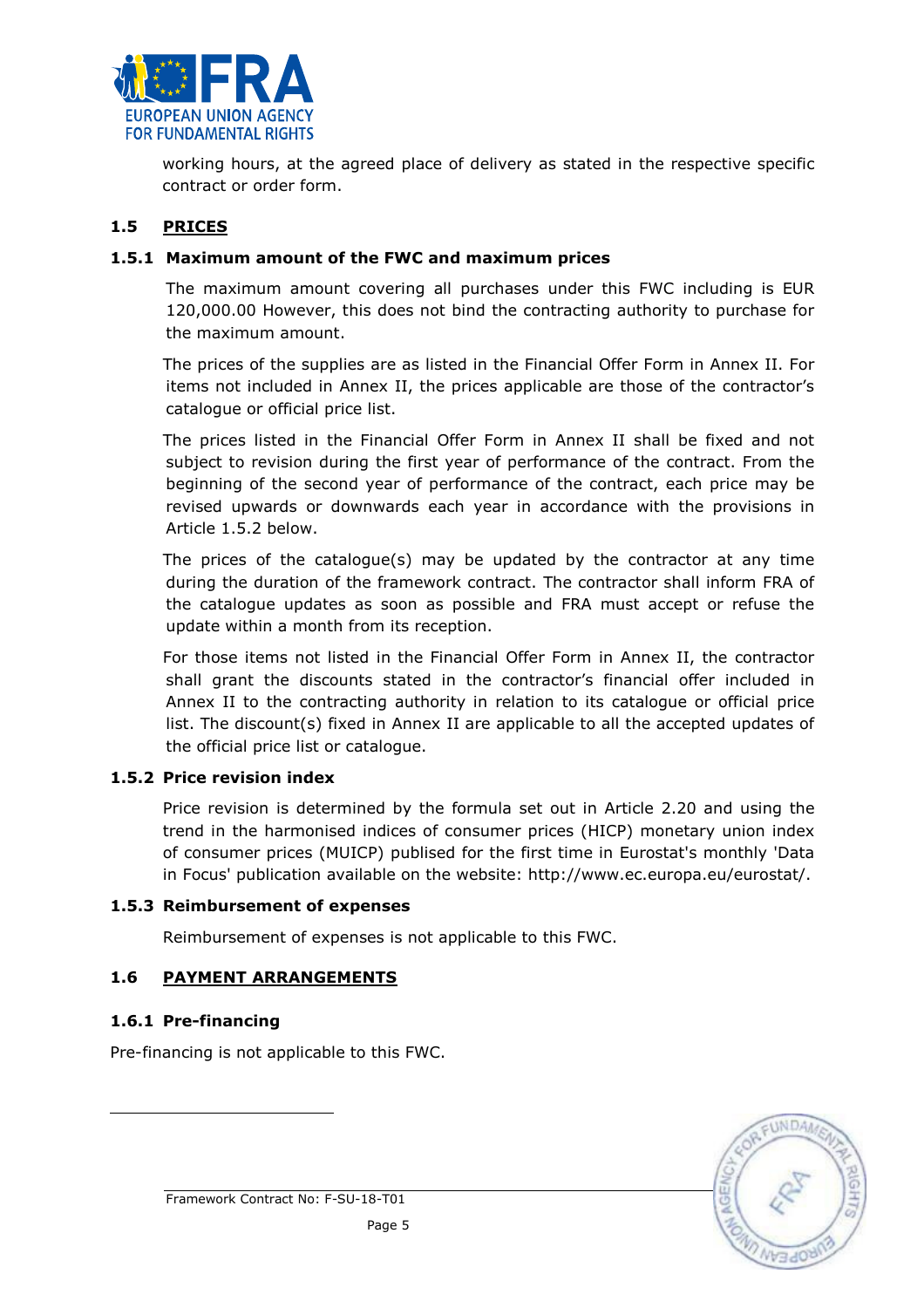

## 1.6.2 Interim payment

Interim payment is not applicable to this FWC.

### 1.6.3 Payments

Request for payment by the contractor shall be admissible if accompanied by:

- the relevant invoice indicating the reference number of the framework contract and of the order form to which it refers and
- Task Acceptance Form signed by both the contracting authority and the contractor using the form included in Annex VI.

Within thirty (30) days of the date of receipt of the relevant invoice(s) accompanied by attendance list, a payment corresponding to the invoiced amount shall be made.

#### 1.6.4 Performance guarantee

Performance guarantee is not applicable to this FWC.

#### 1.6.5 Retention money guarantee

Retention money guarantee is not applicable to this FWC.

### 1.7 BANK ACCOUNT

Payments must be made to the contractor (or leader in the case of a joint tender)'s bank account denominated in euro, identified as follows:

Name of bank: [to be completed]

Full address of branch: [ to be completed]

Exact designation of account holder: [ to be completed]

Full account number including bank codes: [ to be completed]

IBAN code: [ to be completed]

BIC code: [ to be completed]

### 1.8 COMMUNICATION DETAILS

For the purpose of this FWC, communication must be sent to the following addresses:

Contracting authority:

European Union Agency for Fundamental Rights to the attention of Mr. Constantinos Manolopoulos Schwarzenbergplatz 11, Vienna 1040, Austria E-mail: procurement@fra.europa.eu

Contractor (or Leader in the case of a joint tender):

Mr/Mrs/Ms [complete]

[Function]

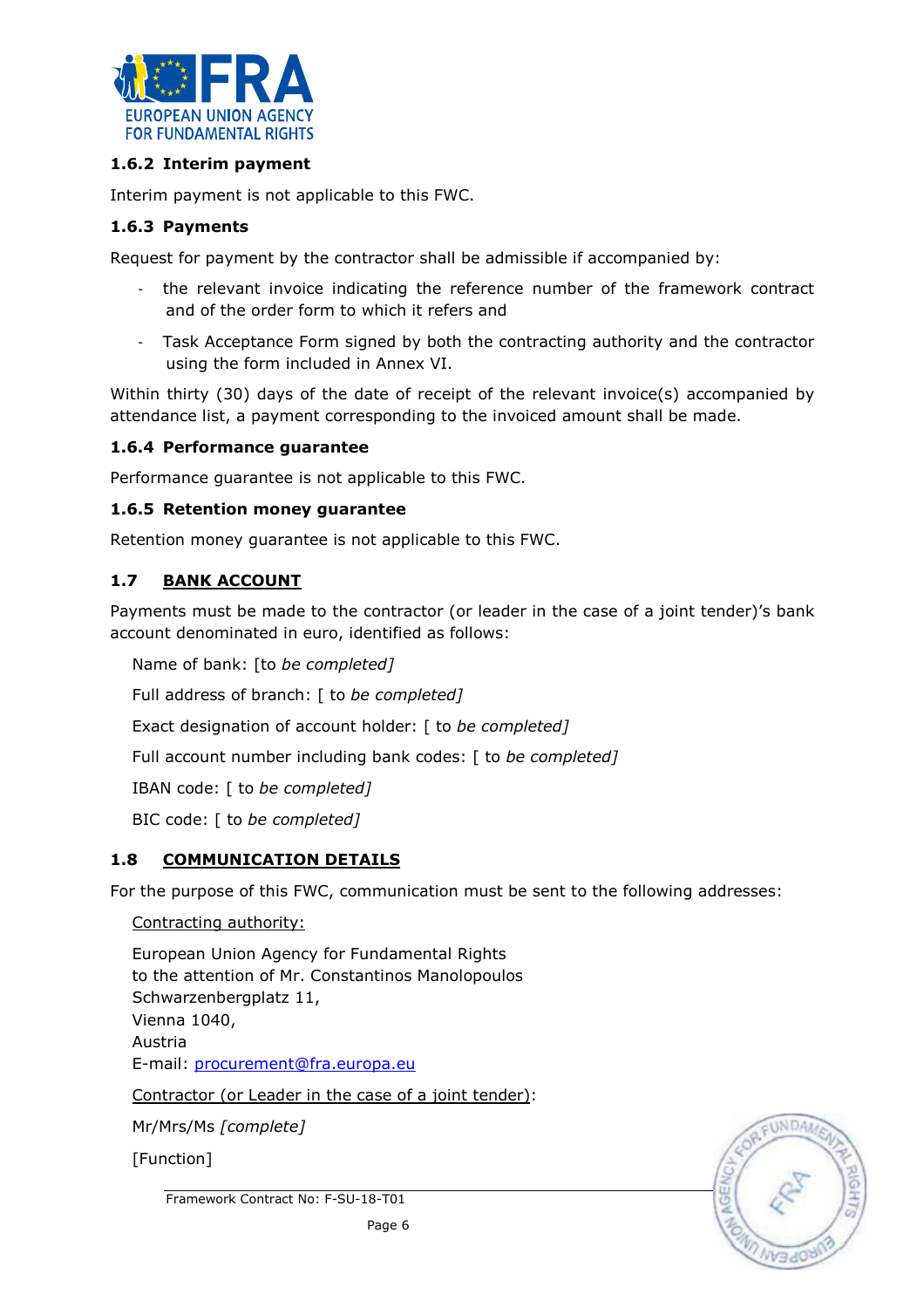

[Company name]

[Official address in full]

[Email]

By derogation from this Article, different contact details for the contracting authority or the contractor may be provided in specific contracts/order forms.

# 1.9 DATA CONTROLLER

For the purpose of Article 2.9, the data controller is the Head of Fundamental Rights Promotion Department.

# 1.10 TERMINATION BY EITHER PARTY

Either party may terminate the FWC and/or the FWC and specific contracts/order forms by sending *formal notification* to the other party with one month written notice.

If the FWC or a specific contract/order form is terminated:

- (a) neither party is entitled to compensation;
- (b) the contractor is entitled to payment only for the services provided before termination takes effect.

The second, third and fourth paragraphs of Article 2.17.4 apply.

# 1.11 APPLICABLE LAW AND SETTLEMENT OF DISPUTES

- **1.12.1** The FWC is governed by Union law, complemented, where necessary, by the law of Austria.
- **1.12.2** The Court of Justice of the European Union have exclusive jurisdiction over any dispute regarding the interpretation, application or validity of the FWC.

# 1.13 FISCAL PROVISIONS

The contracting authority is in respect of its financial interest in this FWC exempt from all duties and taxes, including value added tax.

The contractor is subject to Value Added Tax. The Value Added Tax registration No. of the contractor is: [to be completed].

If the contractor is not exempt from Value Added and other Taxes, he shall make available to the contracting authority, upon request, all supporting documents which the contracting authority might need in order to apply to the tax authorities for the reimbursement pursuant to Articles 3 and 4 of the Protocol on the Privileges and Immunities of the European Union of any duties and taxes paid in the course of the performance of this FWC.

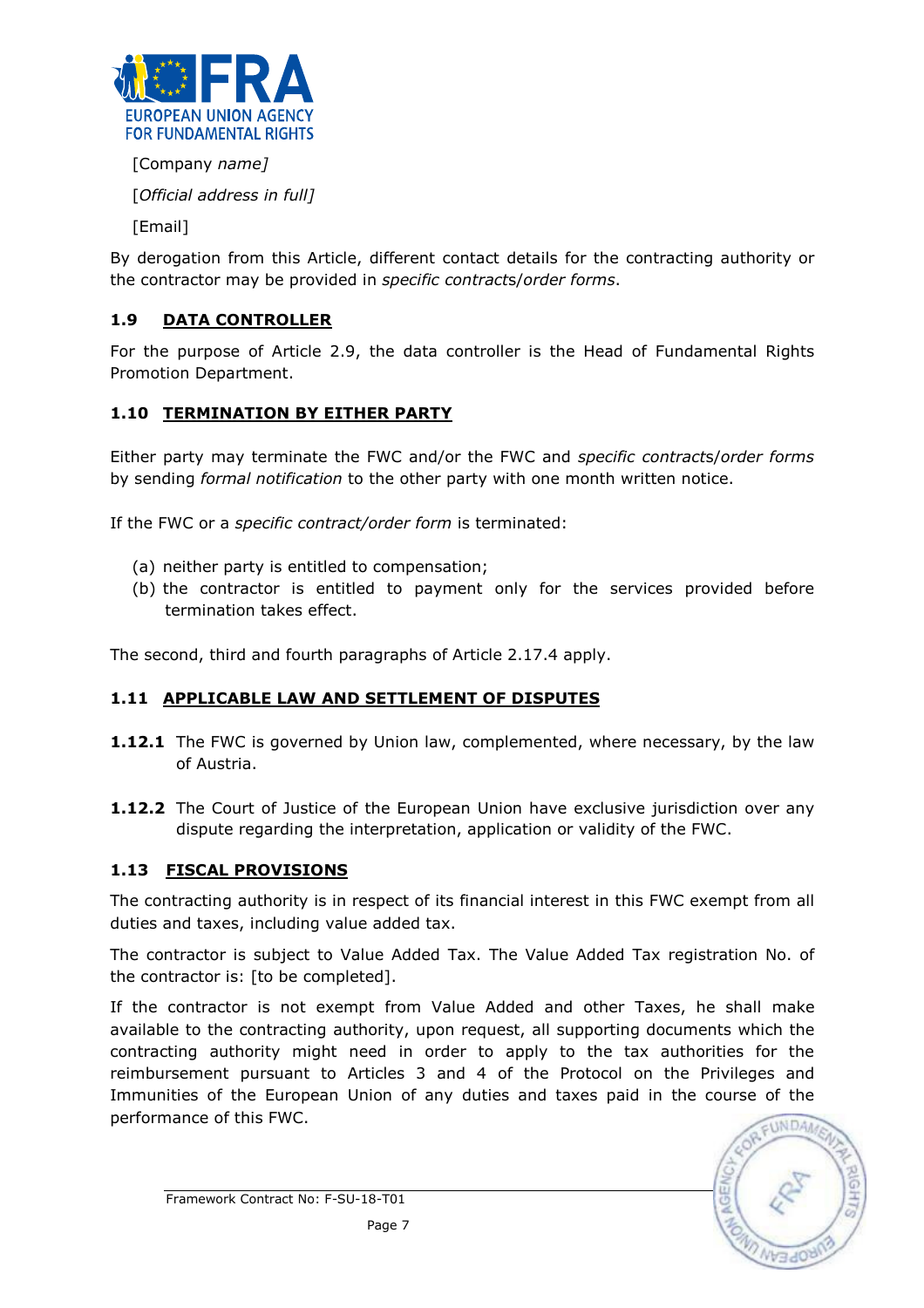

Where the contractor is exempt from Value Added Tax, it is required to submit proof from to this effect from its tax authorities or by a professional, who enjoys special public trust (certified accountant, attorney).

If the FWC is subject to VAT outside Austria, but within the scope of application of Council Directive 2006/112/EC, the contractor declares to accept (for submission to the relevant tax authorities) the duly completed form according to Art. 151 of the specified directive, and to invoice the contracting authority the net price of the contract i.e. excluding VAT. In this case, the contracting authority will only pay the net price of the FWC.

# 1.14 SIGNATURES

| For the contractor,                      | For the contracting authority, |
|------------------------------------------|--------------------------------|
| [name]                                   | [name]                         |
| [function]                               | [function]                     |
|                                          |                                |
| Done at ____________, date: ____________ |                                |
| In duplicate in English.                 |                                |

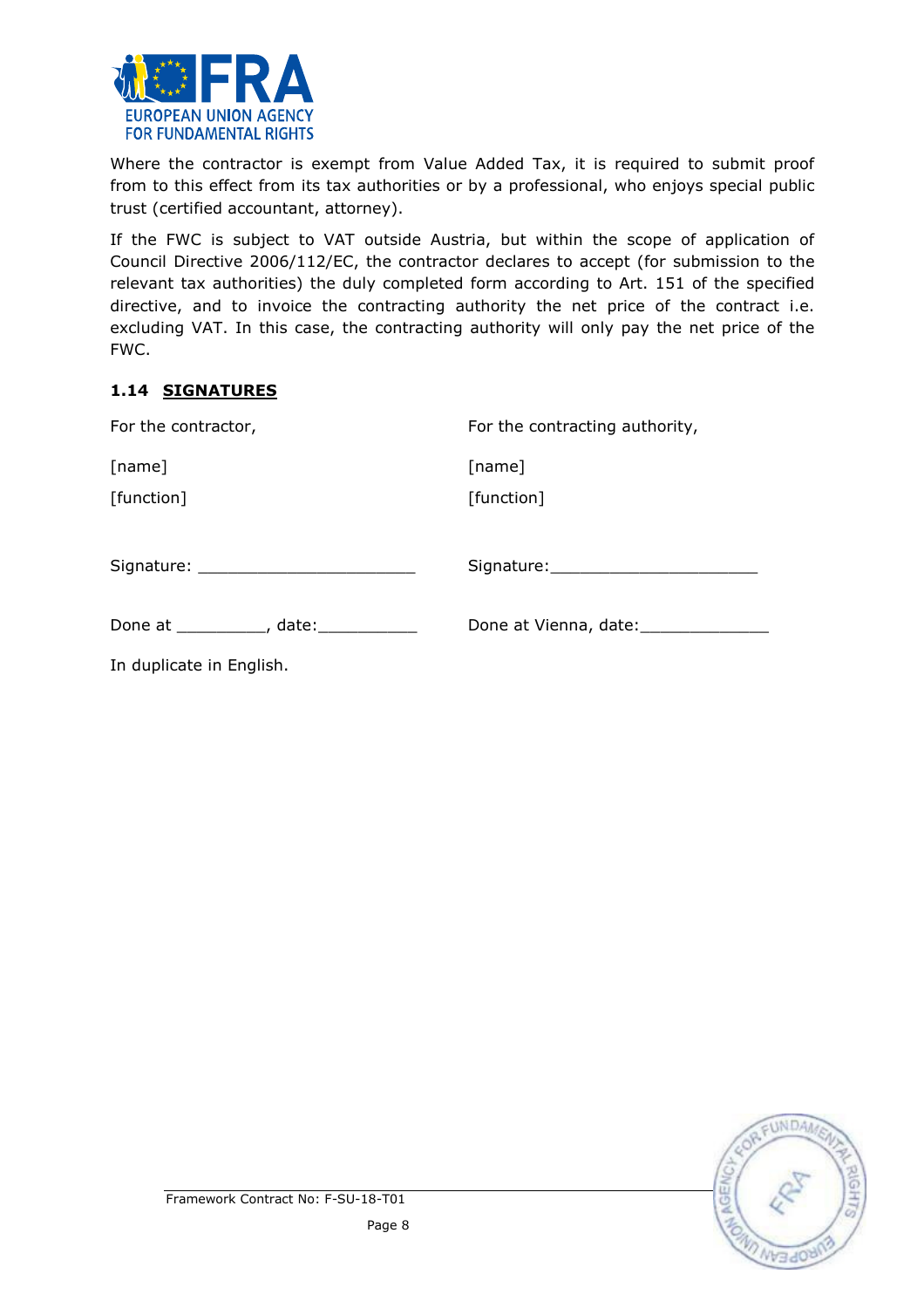

# 2 GENERAL CONDITIONS FOR SERVICE FRAMEWORK CONTRACTS

# 2.1 DEFINITIONS

For the purpose of this FWC, the following definitions (indicated in *italics* in the text) apply:

**'Back office'**: the internal system(s) used by the parties to process electronic invoices;

'Confidential information or document': any information or document received by either party from the other or accessed by either party in the context of the *implementation of the FWC*, that any of the parties has identified in writing as confidential. It may not include information that is publicly available;

**'Conflict of interest'**: a situation where the impartial and objective *implementation of* the FWC by the contractor is compromised for reasons involving family, emotional life, political or national affinity, economic interest, or any other shared interest with the contracting authority or any third party related to the subject matter of the FWC;

'EDI message' (electronic data interchange): a message created and exchanged through the electronic transfer, from computer to computer, of commercial and administrative data using an agreed standard;

'e-PRIOR': the service-oriented communication platform that provides a series of web services and allows the exchange of standardised electronic messages and documents between the parties. This is done either through web services, with a machine-tomachine connection between the parties' back office systems (EDI messages), or through a web application (the supplier portal). The Platform may be used to exchange electronic documents (e-documents) such as electronic requests for supplies, electronic specific contracts, and electronic delivery of the certificate of conformity or electronic invoices between the parties. Technical specifications (i.e. the *interface control document*), details on access and user manuals are available at the following website: http://ec.europa.eu/dgs/informatics/supplier\_portal/documentation/documentation\_en.ht m

'Force majeure': any unforeseeable, exceptional situation or event beyond the control of the parties that prevents either of them from fulfilling any of their obligations under the FWC. The situation or event must not be attributable to error or negligence on the part of the parties or on the part of the subcontractors and must prove to be inevitable despite their exercising due diligence. Defaults, defects in equipment or material or delays in making them available, labour disputes, strikes and financial difficulties may not be invoked as force majeure, unless they stem directly from a relevant case of force majeure;

'Formal notification' (or 'formally notify'): form of communication between the parties made in writing by mail or email, which provides the sender with compelling evidence that the message was delivered to the specified recipient;

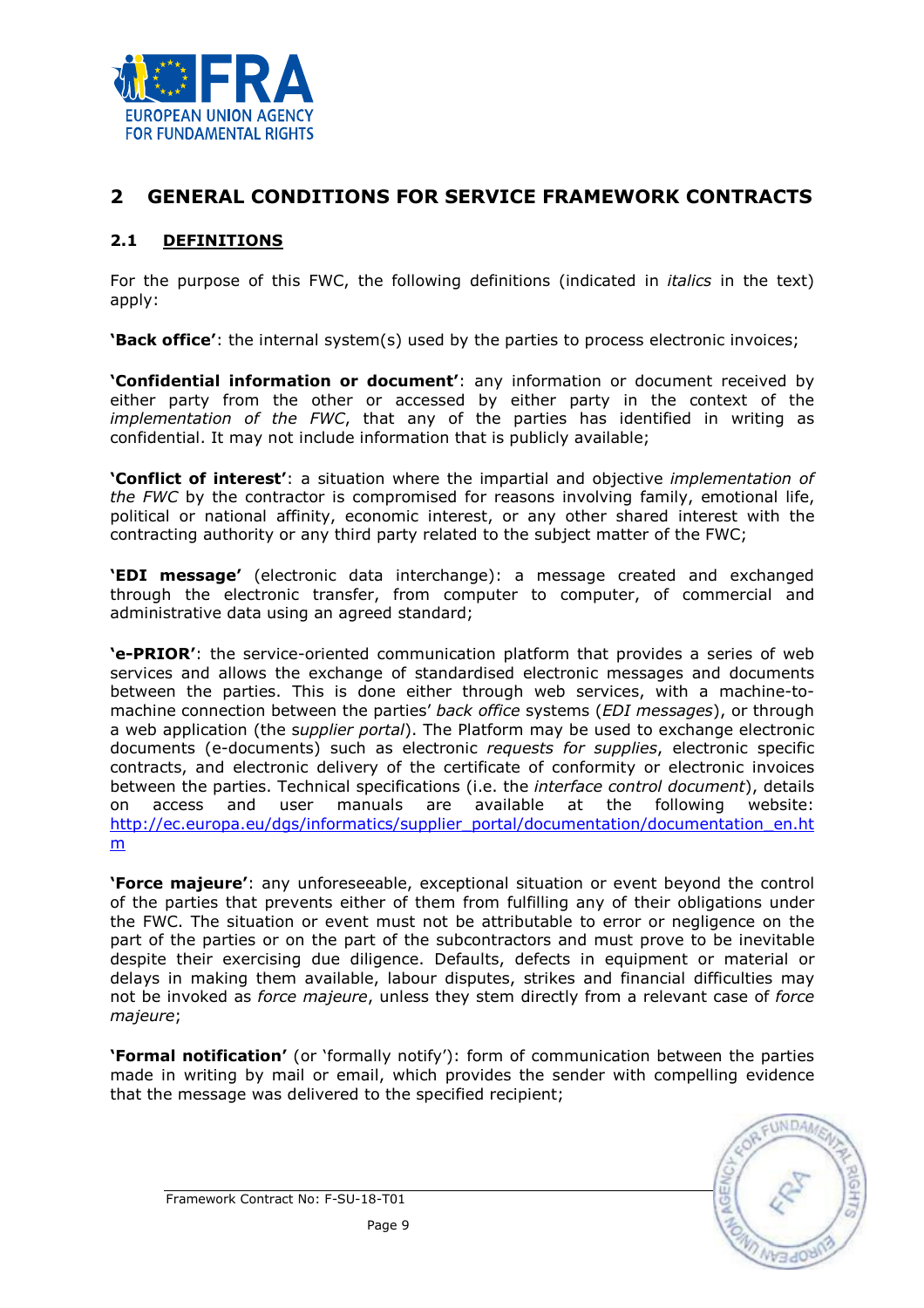

'Fraud': any intentional act or omission affecting the Union's financial interests relating to the use or presentation of false, incorrect or incomplete statements or documents or to non-disclosure of information in violation of a specific obligation;

**'Implementation of the FWC'**: the purchase of supplies envisaged in the FWC through the signature and performance of specific contracts;

'Interface control document': the guideline document which lays down the technical specifications, message standards, security standards, checks of syntax and semantics, etc. to facilitate machine-to-machine connection. This document is updated on a regular basis;

'Irregularity': any infringement of a provision of Union law resulting from an act or omission by an economic operator, which has, or would have, the effect of prejudicing the Union's budget.

'Notification' (or 'notify'): form of communication between the parties made in writing including by electronic means;

**'Order form'**: a simplified form of specific contract by which the contracting authority orders supplies under this FWC;

'Performance of a specific contract': the execution of tasks and delivery of the purchased supplies by the contractor to the contracting authority;

'Personnel': persons employed directly or indirectly or contracted by the contractor to implement the FWC;

 'Professional conflicting interest': a situation in which the contractor's previous or ongoing professional activities affect its capacity to implement the FWC or to perform a specific contract to an appropriate quality standard.

**'Related person'**: any person who has the power to represent the contractor or to take decisions on its behalf;

**'Request for supplies**: a document from the contracting authority requesting that the contractors in a multiple FWC provide a specific tender for supplies whose terms are not entirely defined under the FWC;

**'Specific contract'**: a contract implementing the FWC and specifying details of a supply to be provided;

**'Substantial error'**: any infringement of a contract provision resulting from an act or omission, which causes or might cause a loss to the Union's budget.

**'Supplier portal'**: the e-PRIOR portal, which allows the contractor to exchange electronic business documents, such as invoices, through a graphical user interface; its main features can be found in the supplier portal overview document available on: http://ec.europa.eu/dgs/informatics/supplier\_portal/doc/um\_supplier\_portal\_overview.p<br>df df



Framework Contract No: F-SU-18-T01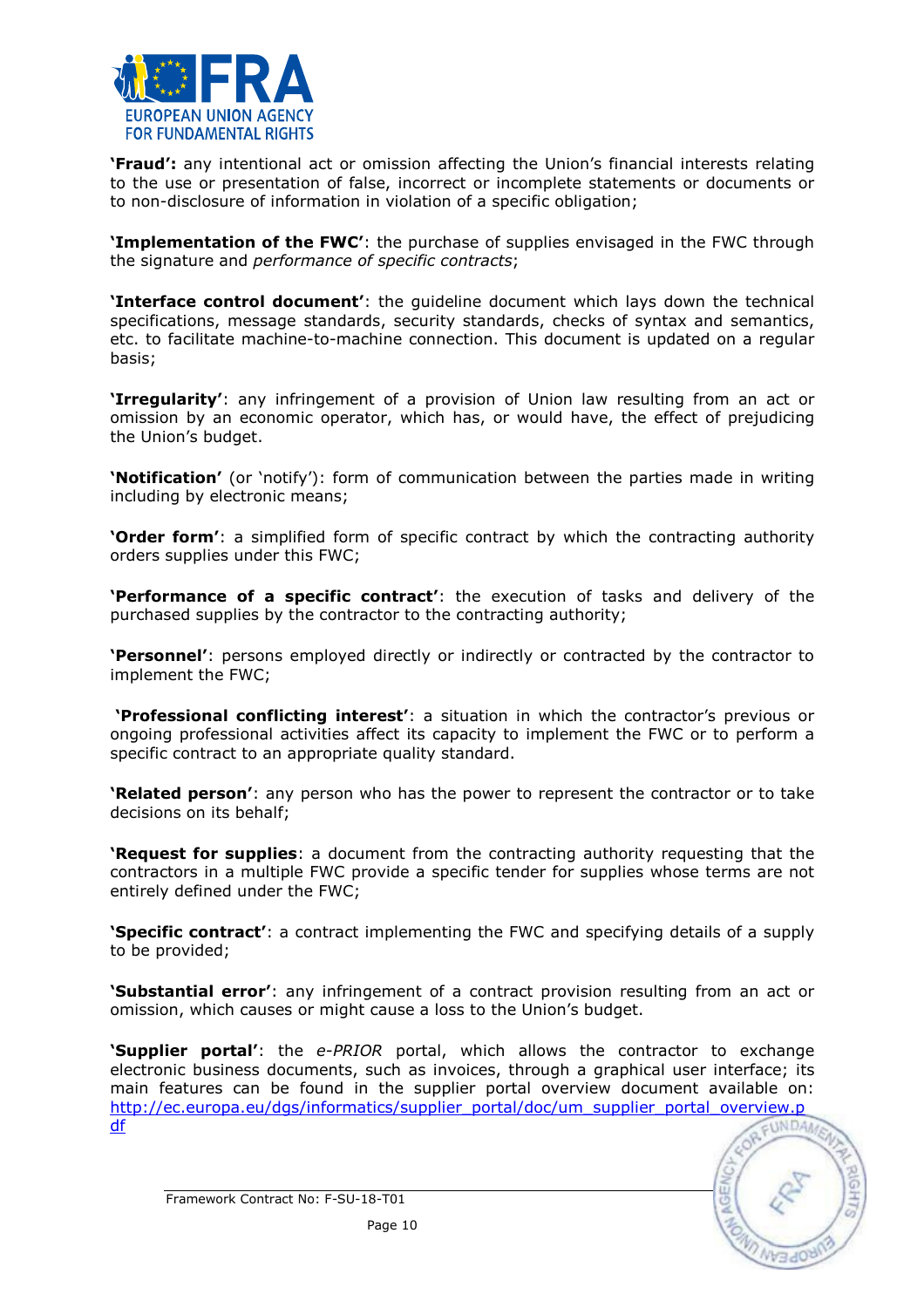

## 2.2 ROLES AND RESPONSIBILITIES IN THE EVENT OF A JOINT TENDER

In the event of a joint tender submitted by a group of economic operators and where the group does not have legal personality or legal capacity, one member of the group is appointed as leader of the group.

### 2.3 SEVERABILITY

Each provision of this FWC is severable and distinct from the others. If a provision is or becomes illegal, invalid or unenforceable to any extent, it must be severed from the remainder of the FWC. This does not affect the legality, validity or enforceability of any other provisions of the FWC, which continue in full force and effect. The illegal, invalid or unenforceable provision must be replaced by a legal, valid and enforceable substitute provision which corresponds as closely as possible with the actual intent of the parties under the illegal, invalid or unenforceable provision. The replacement of such a provision must be made in accordance with Article 2.11. The FWC must be interpreted as if it had contained the substitute provision as from its entry into force.

### 2.4 DELIVERY OF SUPPLIES

- **2.4.1** Signature of the FWC does not quarantee any actual purchase. The contracting authority is bound only by specific contracts implementing the FWC.
- **2.4.2** The contractor must comply with the minimum requirements provided for in the tender specifications. This includes compliance with applicable obligations under environmental, social and labour law established by Union law, national law and collective agreements or by the international environmental, social and labour law provisions listed in Annex X to Directive  $2014/24/EU<sup>3</sup>$ .
- 2.4.3 All periods specified in the FWC are calculated in calendar days, unless otherwise specified.
- 2.4.4 The contractor must not present itself as a representative of the contracting authority and must inform third parties that it is not part of the European public service.
- **2.4.5** The contractor is responsible for the *personnel* who perform the contract and exercises its authority over its *personnel* without interference by the contracting authority. The contractor must inform its personnel that:
	- (a)they may not accept any direct instructions from the contracting authority; and
	- (b)their participation in providing the supplies does not result in any employment or contractual relationship with the contracting authority.
- **2.4.6** The contractor must ensure that the *personnel* implementing the FWC and any future replacement personnel possess the professional qualifications and experience required to provide the supplies, as the case may be on the basis of the selection criteria set out in the tender specifications.

l



<sup>3</sup> OJ L 94 of 28.03.2014, p. 65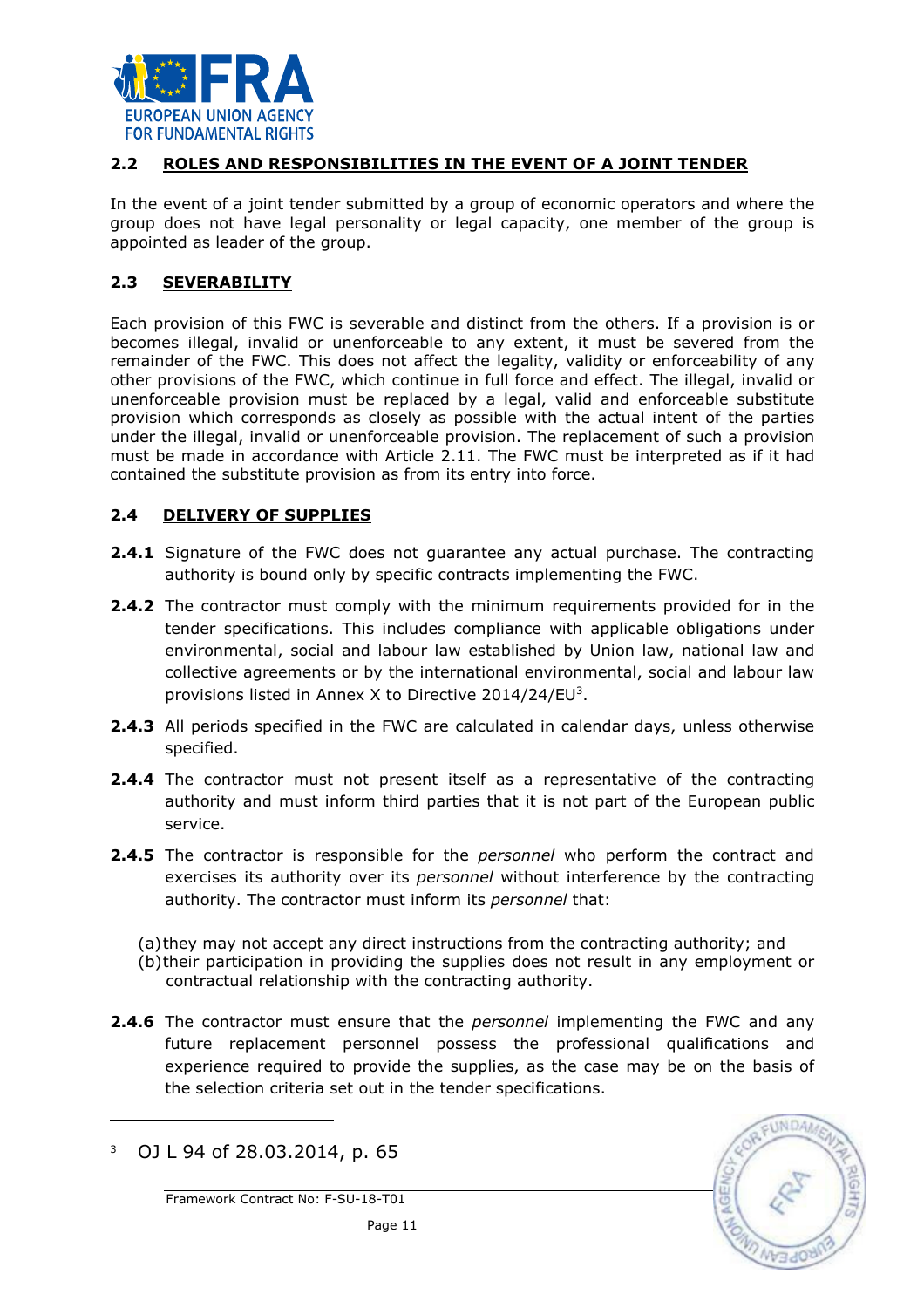

- **2.4.7** At the contracting authority's reasoned request, the contractor must replace any member of personnel who:
	- (a)does not have the expertise required to provide the supplies; or
	- (b)has caused disruption at the premises of the contracting authority.

The contractor bears the cost of replacing its *personnel* and is responsible for any delay in providing the supplies resulting from the replacement of *personnel*.

**2.4.8** The contractor must record and report to the contracting authority any problem that affects its ability to deliver the supplies. The report must describe the problem, state when it started and what action the contractor is taking to resolve it.

### 2.4.9 Delivery

### (a)Time allowed for delivery

The time allowed for delivery is calculated in accordance with Article 1.4.

#### (b)Date, time and place of delivery

The Commission must be notified in writing of the exact date of delivery within the period indicated in Article 1.4. All deliveries must be made at the agreed place of delivery during the hours indicated in Article 1.4.

The contractor must bear all costs and risks involved in delivering the supplies to the place of delivery.

(c) Consignment note

Each delivery must be accompanied by a consignment note in duplicate, duly signed and dated by the contractor or its carrier, giving the specific contract number and particulars of the supplies delivered. One copy of the consignment note must be countersigned by the contracting authority and returned to the contractor or to its carrier.

### 2.4.10 Certificate of conformity

Signature of the consignment note by the contracting authority, as provided for in point (c) of Article 2.4.11 is simply an acknowledgment of the fact that the delivery took place and in no way implies conformity of the supplies with the specific contract.

Conformity of the supplies delivered must be evidenced by the signature of a certificate to this effect by the contracting authority no later than one month after the date of delivery, unless otherwise specified in the special conditions or in the tender specifications.

Conformity must be declared only where the conditions laid down in the FWC and in the specific contract are satisfied and the supplies conform to the tender specifications.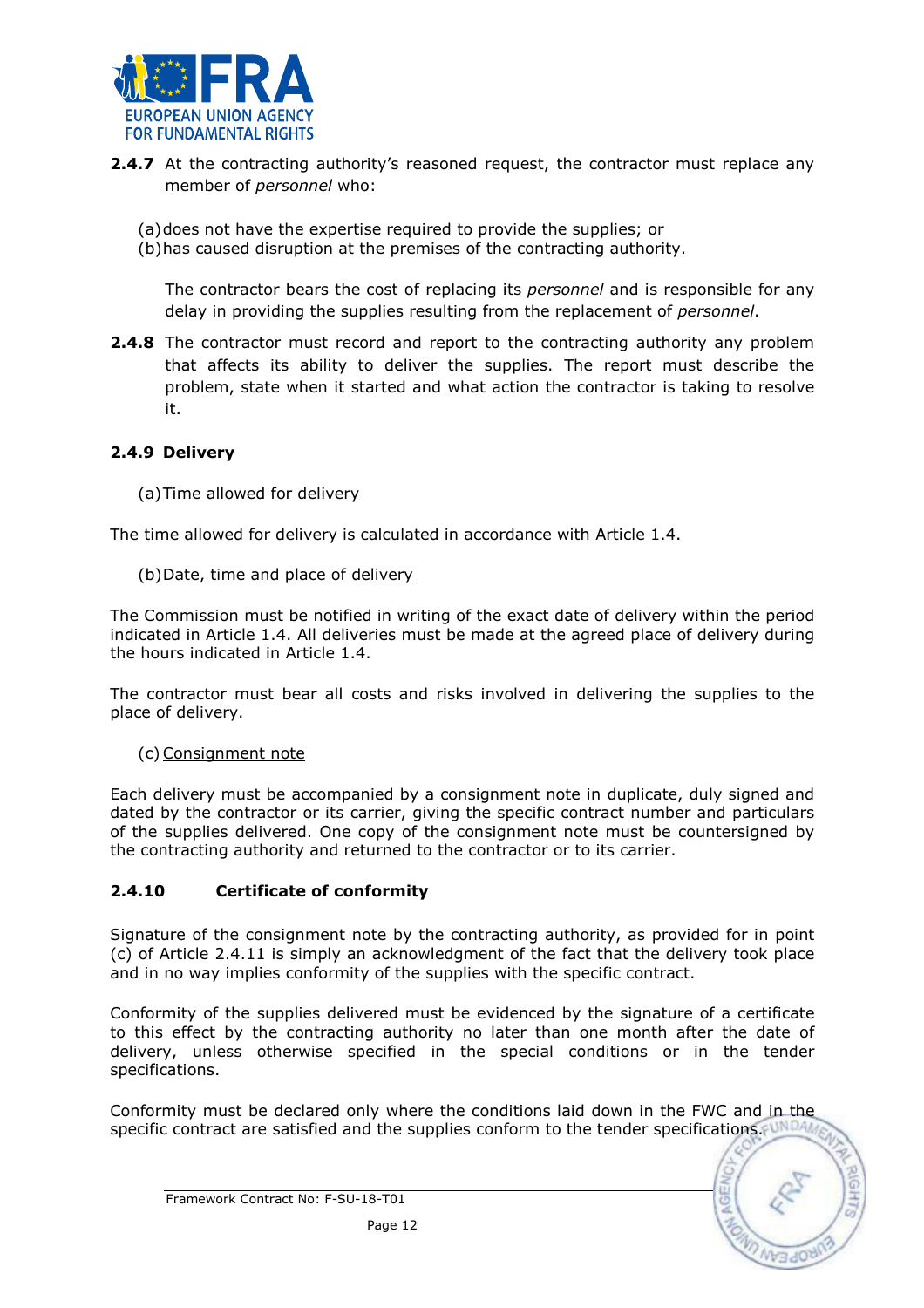

If, for reasons attributable to the contractor, the contracting authority is unable to accept the supplies, the contractor must be notified in writing at the latest by the deadline for conformity.

## 2.4.11 Conformity of the supplies delivered with the FWC

The supplies delivered by the contractor to the contracting authority must be in conformity in quantity, quality, price and packaging with the FWC and the relevant specific contract.

The supplies delivered must:

- (a)correspond to the description given in the tender specifications and possess the characteristics of the supplies provided by the contractor to the contracting authority as a sample or model;
- (b)be fit for any specific purpose required of them by the contracting authority and made known to the contractor at the time of conclusion of this FWC and accepted by the contractor;
- (c) be fit for the purposes for which supplies of the same type are normally used;
- (d)demonstrate the high quality standards and performance which are normal in supplies of the same type and which the contracting authority can reasonably expect, given the nature of the supplies and taking into account any public statements on the specific characteristics of the supplies made by the contractor, the producer or its representative, particularly in advertising or on labelling; in accordance with the state of the art in the industry and the provisions of this FWC, in particular the tender specifications and the terms of its tender.
- (e)be packaged according to the usual method for supplies of the same type or, failing this, in a way designed to preserve and protect them.

#### 2.4.12 Remedy

The contractor must be liable to the contracting authority for any lack of conformity which exists at the time the supplies are verified.

In case of lack of conformity, without prejudice to Article 2.14 on liquidated damages applicable to the total price of the supplies concerned, the contracting authority is entitled:

- (a)either to have the supplies brought into conformity, free of charge, by repair or replacement;
- (b)or to have an appropriate reduction made in the price.

Any repair or replacement must be completed within a reasonable time and without any significant inconvenience to the contracting authority, taking account of the nature of the supplies and the purpose for which they are required by the contracting authority.

The term 'free of charge' in paragraph (a) refers to the costs incurred to bring the supplies into conformity, particularly the cost of postage, labour and materials.

### 2.4.13 Assembly

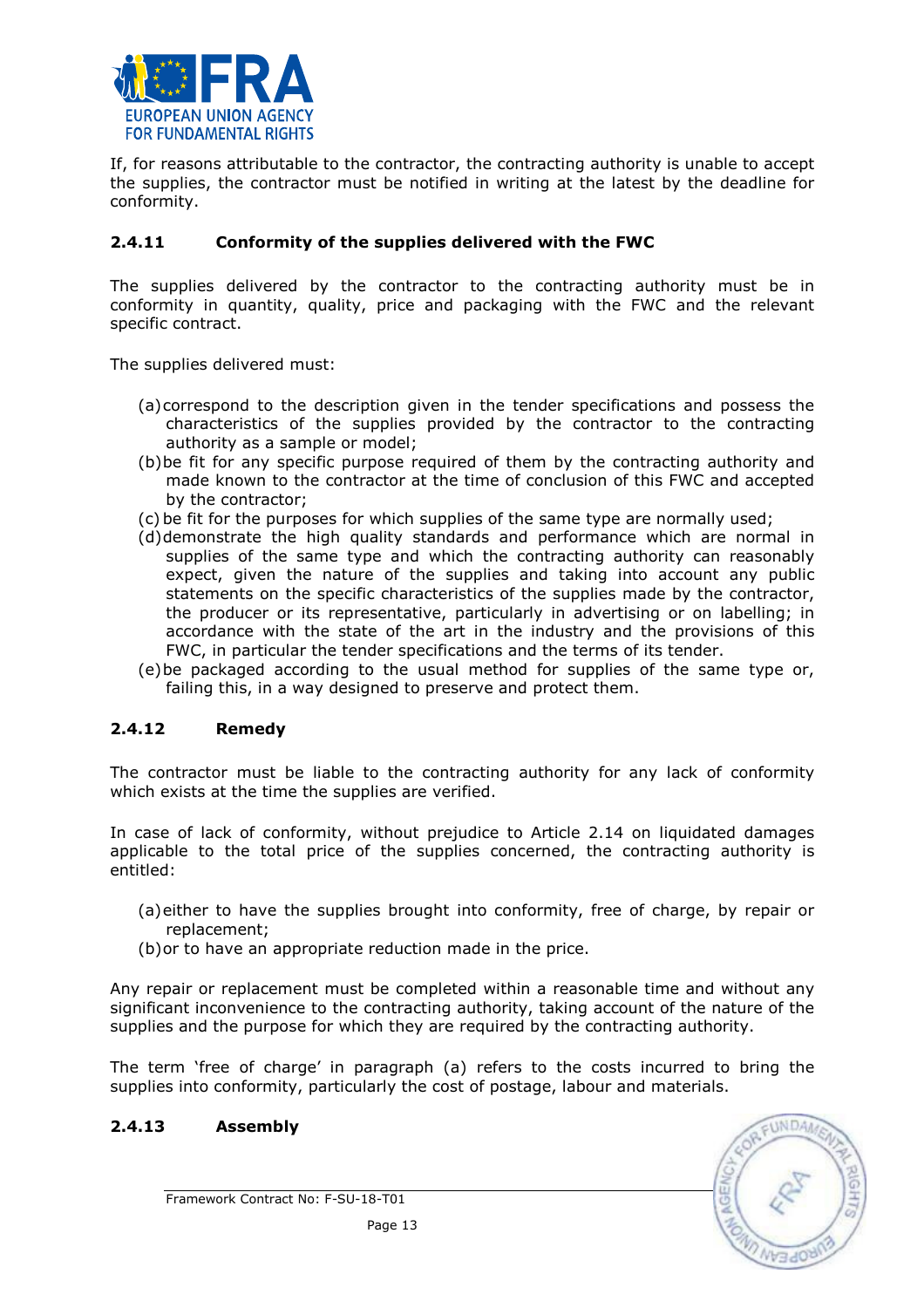

If required by the tender specifications (Annex I), the contractor must assemble the supplies delivered within a period of one month unless otherwise specified in the special conditions.

Any lack of conformity resulting from incorrect installation of the supplies must be deemed to be equivalent to lack of conformity of the supplies if installation forms part of the FWC and the supplies were installed by the contractor or under its responsibility. This applies equally if the product was to be installed by the contracting authority and was incorrectly installed owing to a shortcoming in the installation instructions.

### 2.4.14 Services provided to supplies

If required by the tender specifications, services to supplies must be provided accordingly.

### 2.4.15 General provisions concerning supplies

(a)Packaging

The supplies must be packaged in strong boxes or crates or in any other way that ensures that the contents remain intact and prevents damage or deterioration. Packaging, pallets, etc., including contents, must not weigh more than 500 kg.

Unless otherwise specified in the special conditions or in the tender specifications (Annex I), pallets must be considered as one-way packaging and must not be returned. Each box must be clearly labelled with the following information:

- Name of contracting authority and address for delivery;
- name of contractor;
- description of contents;
- date of delivery;
- number and date of specific contract;
- EC code number of article.

#### (b)Guarantee

The supplies must be guaranteed against all defects in manufacture or materials for two years from the date of delivery, unless provision is made for a longer period in the tender specifications.

The contractor must guarantee that any permits and licences required for manufacturing and selling the supplies have been obtained.

The contractor must replace at its own expense, within a reasonable time limit to be determined by agreement between the parties, any items which become damaged or defective in the course of normal use during the guarantee period.

The contractor is responsible for any conformity defect which exists at the time of delivery, even if this defect does not appear until a later date.

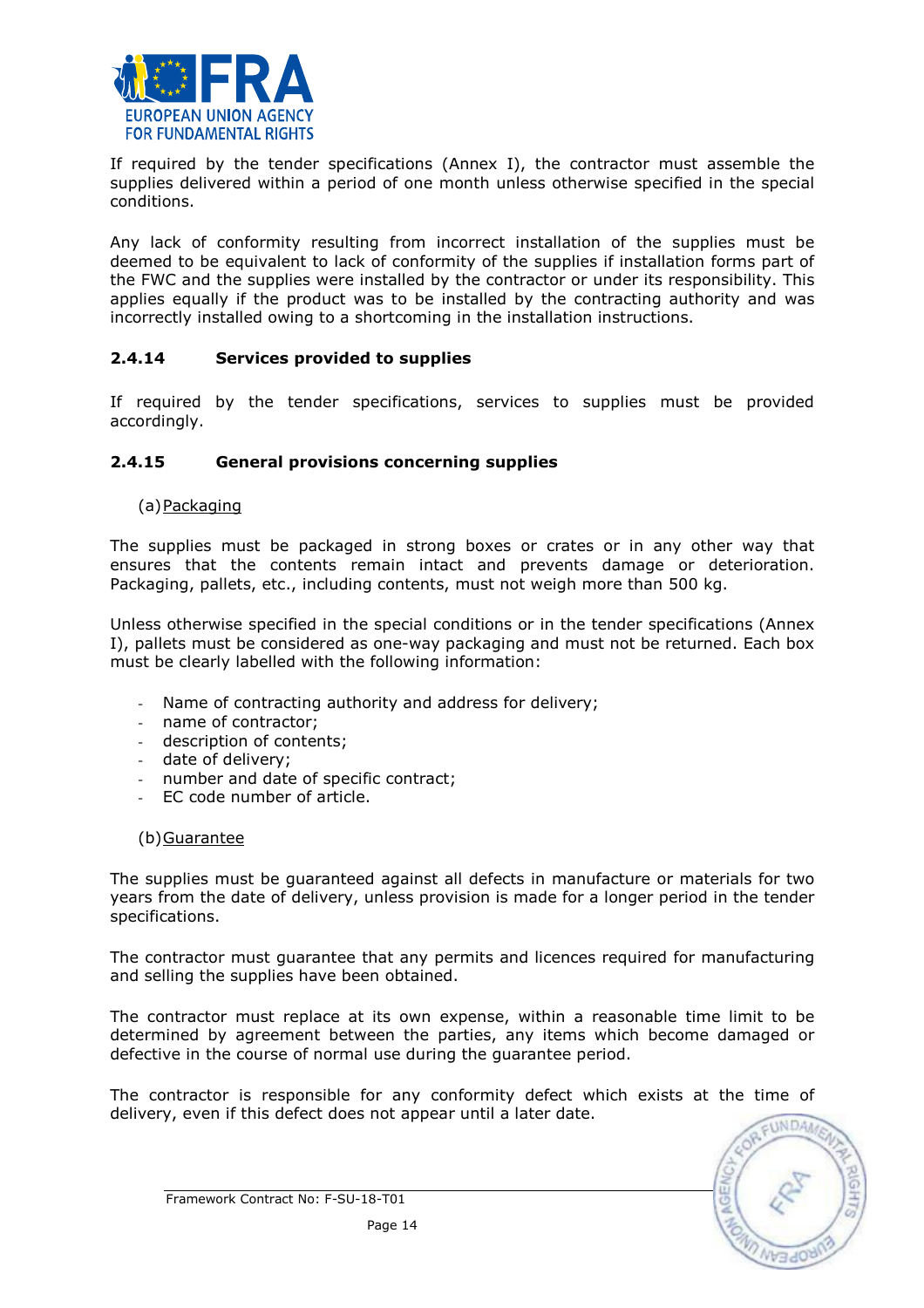

The contractor is also responsible for any conformity defect which occurs after delivery and is ascribable to non-compliance with its obligations, including failure to provide a guarantee that, for a certain period, supplies used for the purposes for which they are normally used or for a specific purpose will preserve their qualities or characteristics as specified.

If part of an item is replaced, the replacement part must be guaranteed under the same terms and conditions for a further period of the same duration as that specified above.

If a defect is found to originate in a systematic flaw in design, the contractor must replace or modify all identical parts incorporated in the other supplies that are part of the order, even though they may not have been the cause of any incident. In this case, the guarantee period must be extended as stated above.

#### 2.5 COMMUNICATION BETWEEN THE PARTIES

#### 2.5.1 Form and means of communication

Any communication of information, notices or documents under the FWC must:

- (a)be made in writing in paper or electronic format in the language of the contract;
- (b)bear the FWC number and, if applicable, the specific contract number;
- (c) be made using the relevant communication details set out in Article I.8; and
- (d)be sent by mail, email or, for the documents specified in the special conditions, via e-PRIOR.

If a party requests written confirmation of an e-mail within a reasonable time, the other party must provide an original signed paper version of the communication as soon as possible.

The parties agree that any communication made by email has full legal effect and is admissible as evidence in judicial proceedings.

### 2.5.2 Date of communications by mail and email

Any communication is deemed to have been made when the receiving party receives it, unless this FWC contract refers to the date when the communication was sent.

E-mail is deemed to have been received by the receiving party on the day of dispatch of that e-mail, provided that it is sent to the e-mail address indicated in Article I.8. The sending party must be able to prove the date of dispatch. In the event that the sending party receives a non-delivery report, it must make every effort to ensure that the other party actually receives the communication by email or mail. In such a case, the sending party is not held in breach of its obligation to send such communication within a specified deadline.

Mail sent to the contracting authority is deemed to have been received by the contracting authority on the date on which the department responsible referred to in Article I.8 registers it.

Formal notifications are considered to have been received by the receiving party on the date of receipt indicated in the proof received by the sending party that the message was delivered to the specified recipient.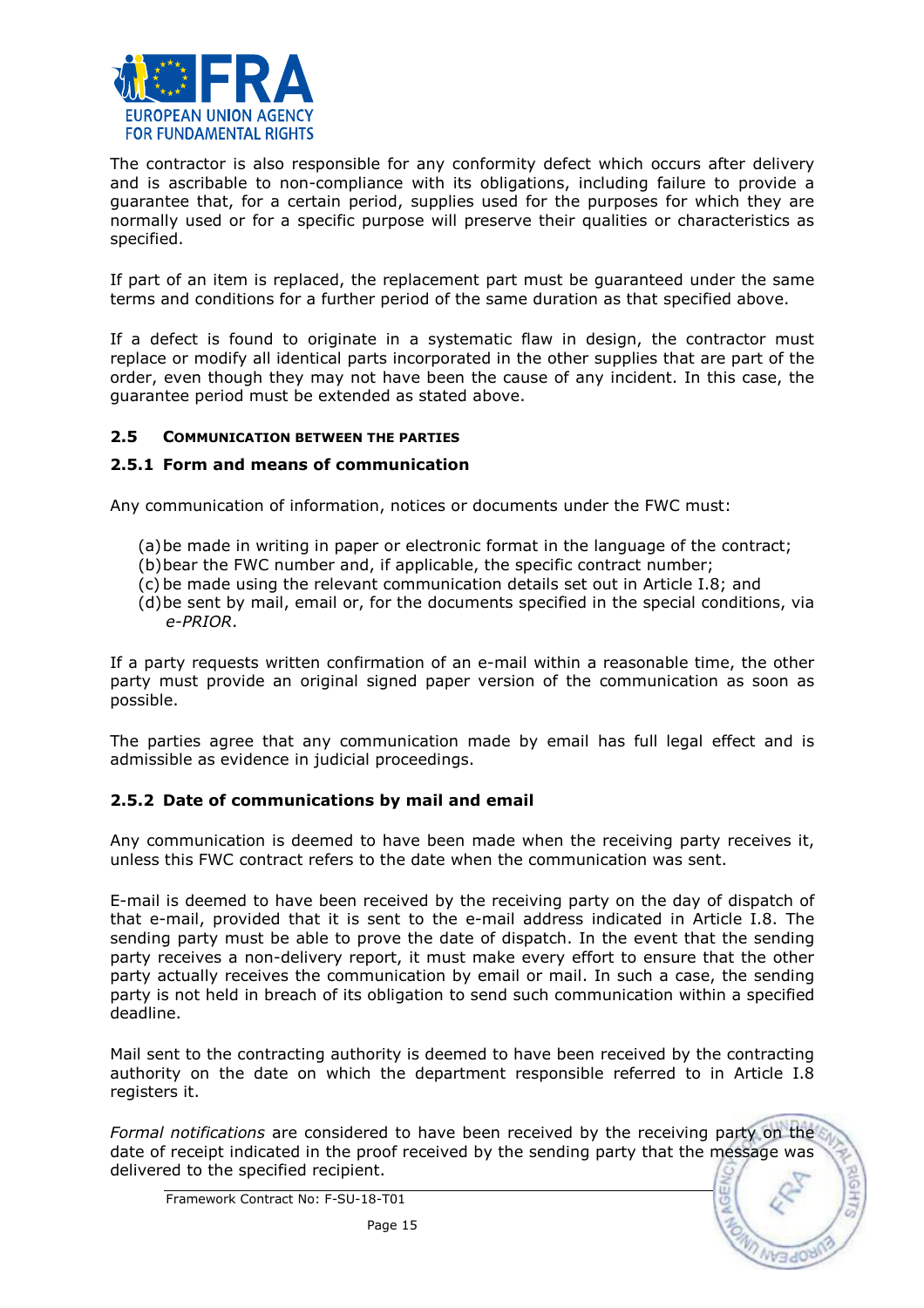

#### 2.5.3 Submission of e-documents via e-PRIOR

If provided for in the special conditions, the exchange of electronic documents (edocuments) such as specific contracts and invoices between the parties is automated through the use of the e-PRIOR platform. This platform provides two possibilities for such exchanges: either through web services (machine-to-machine connection) or through a web application (the *supplier portal*).

The contracting authority takes the necessary measures to implement and maintain electronic systems that enable the *supplier portal* to be used effectively.

In the case of machine-to-machine connection, a direct connection is established between the parties' back offices. In this case, the parties take the measures necessary on their side to implement and maintain electronic systems that enable the machine-tomachine connection to be used effectively. The electronic systems are specified in the interface control document. The contractor (or leader in the case of a joint tender) must take the necessary technical measures to set up a machine-to-machine connection and at its own cost.

If communication via the *supplier portal* or via the web services (machine-to-machine connection) is hindered by factors beyond the control of one party, it must *notify* the other immediately and the parties must take the necessary measures to restore this communication.

If it is impossible to restore the communication within two working days, one party must notify the other that alternative means of communication specified in Article 2.5.1 will be used until the *supplier portal* or the machine-to-machine connection is restored.

When a change in the *interface control document* requires adaptations, the contractor (or leader in the case of a joint tender) has up to six months from receipt of the notification to implement this change. This period can be shortened by mutual agreement of the parties. This period does not apply to urgent measures required by the security policy of the contracting authority to ensure integrity, confidentiality and non-repudiation of information and the availability of e-PRIOR, which must be applied immediately.

#### 2.5.4 Validity and date of e-documents

The parties agree that any e-document, including related attachments exchanged via e-PRIOR:

- (a)is considered as equivalent to a paper document;
- (b)is deemed to be the original of the document;
- (c) is legally binding on the parties once an e-PRIOR authorised person has performed the 'sign' action in e-PRIOR and has full legal effect; and
- (d)constitutes evidence of the information contained in it and is admissible as evidence in judicial proceedings.

The parties expressly waive any rights to contest the validity of such a document solely on the grounds that communications between the parties occurred through e-PRIOR or that the document has been signed through e-PRIOR. If a direct connection is established between the parties' back offices to allow electronic transfer of documents, the parties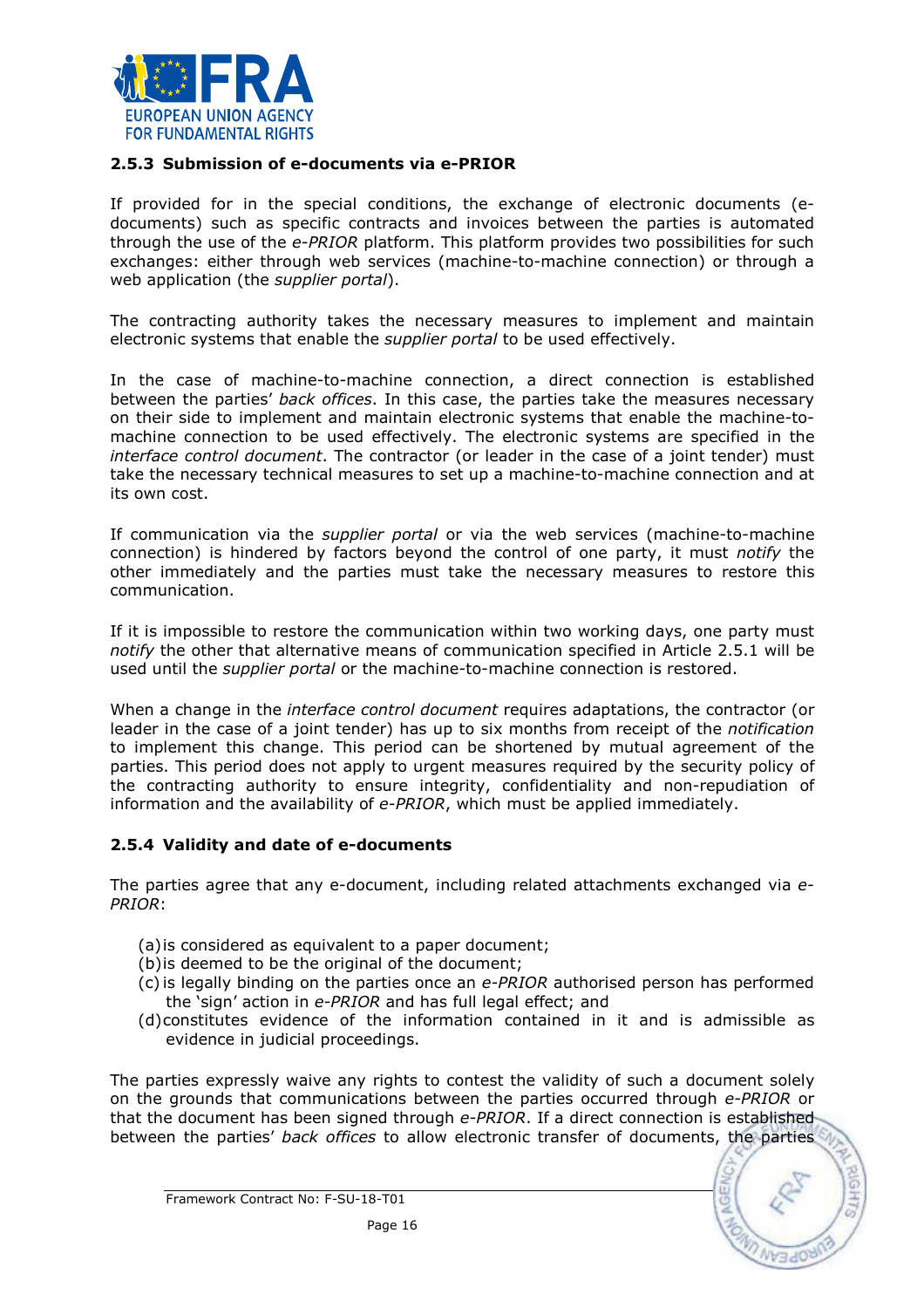

agree that an e-document, sent as mentioned in the *interface control document*, qualifies as an EDI message.

If the e-document is dispatched through the *supplier portal*, it is deemed to have been legally issued or sent when the contractor (or leader in the case of a joint tender) is able to successfully submit the e-document without any error messages. The generated PDF and XML document for the e-document are considered as a proof of receipt by the contracting authority.

In the event that an e-document is dispatched using a direct connection established between the parties' back offices, the e-document is deemed to have been legally issued or sent when its status is 'received' as defined in the interface control document.

When using the *supplier portal*, the contractor (or leader in the case of a joint tender) can download the PDF or XML message for each e-document for one year after submission. After this period, copies of the e-documents are no longer available for automatic download from the supplier portal.

### 2.5.5 Authorised persons in e-PRIOR

The contractor submits a request for each person who needs to be assigned the role of 'user' in e-PRIOR. These persons are identified by means of the European Communication Authentication Service (ECAS) and authorised to access and perform actions in e-PRIOR within the permissions of the user roles that the contracting authority has assigned to them.

User roles enabling these e-PRIOR authorised persons to sign legally binding documents such as specific tenders or specific contracts are granted only upon submission of supporting documents proving that the authorised person is empowered to act as a legal representative of the contractor.

# 2.6 LIABILITY

- **2.6.1** The contracting authority is not liable for any damage or loss caused by the contractor, including any damage or loss to third parties during or as a consequence of implementation of the FWC.
- 2.6.2 If required by the relevant applicable legislation, the contractor must take out an insurance policy against risks and damage or loss relating to the implementation of the FWC. It must also take out supplementary insurance as reasonably required by standard practice in the industry. Upon request, the contractor must provide evidence of insurance coverage to the contracting authority.
- **2.6.3** The contractor is liable for any loss or damage caused to the contracting authority during or as a consequence of implementation of the FWC, including in the event of subcontracting, but only to an amount not exceeding three times the total amount of the relevant specific contract However, if the damage or loss is caused by the gross negligence or wilful misconduct of the contractor or of its *personnel* or subcontractors, the contractor is liable for the whole amount of the damage or loss.

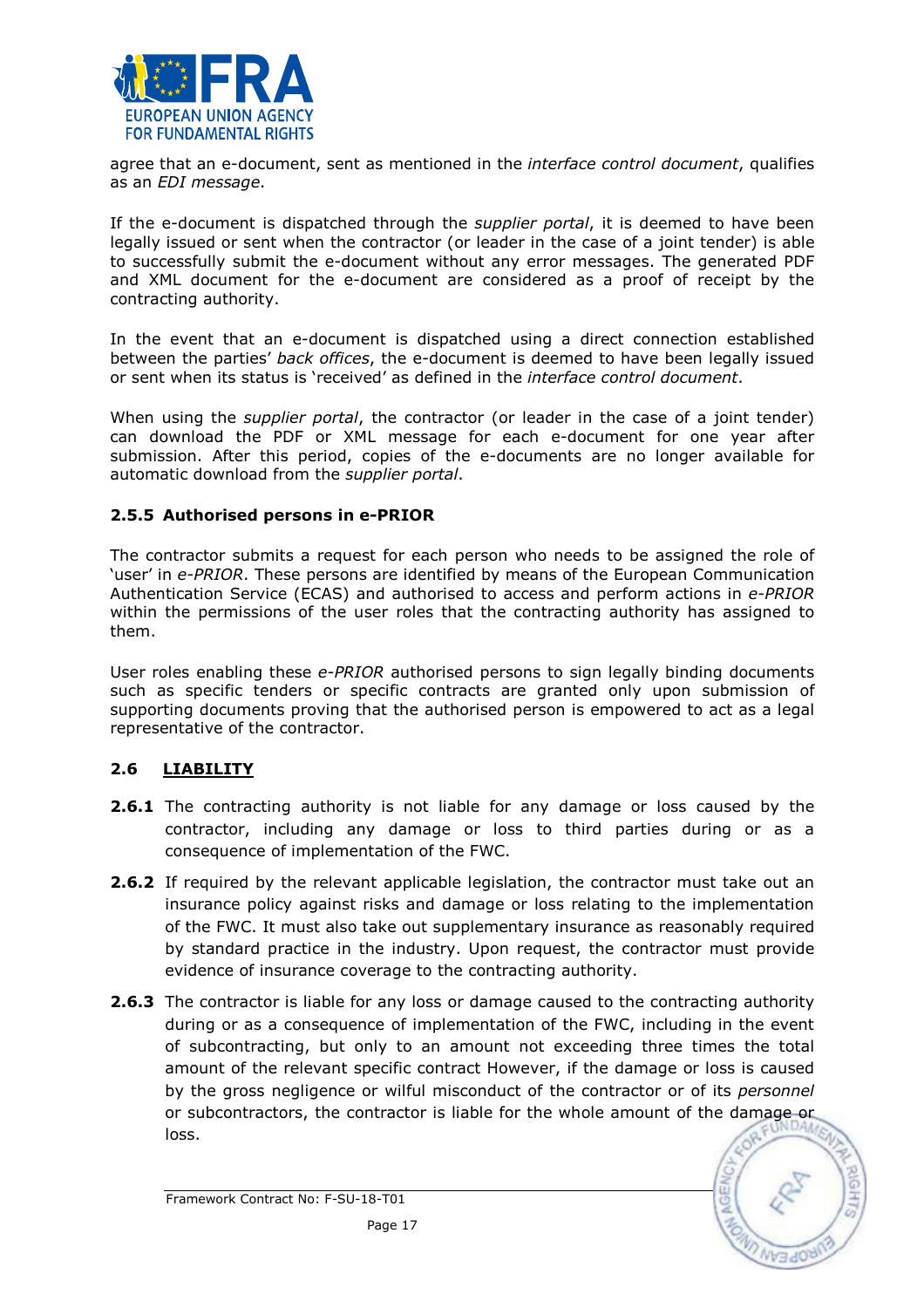

**2.6.4** If a third party brings any action against the contracting authority in connection with the *implementation of the FWC*, the contractor must assist the contracting authority in the legal proceedings, including by intervening in support of the contracting authority upon request.

If the contracting authority's liability towards the third party is established and that such liability is caused by the contractor during or as a consequence of the implementation of the FWC, Article 2.6.3 applies.

- 2.6.5 If the contractor is composed of two or more economic operators (i.e. who submitted a joint tender), they are all jointly and severally liable to the contracting authority for the implementation of the FWC.
- **2.6.6** The contracting authority is not liable for any loss or damage caused to the contractor during or as a consequence of implementation of the FWC, unless the loss or damage was caused by wilful misconduct or gross negligence of the contracting authority.

### 2.7 CONFLICT OF INTEREST AND PROFESSIONAL CONFLICTING INTERESTS

- **2.7.1** The contractor must take all the necessary measures to prevent any situation of conflict of interest or professional conflicting interest.
- **2.7.2** The contractor must *notify* the contracting authority in writing as soon as possible of any situation that could constitute a *conflict of interest* or a *professional* conflicting interest during the implementation of the FWC. The contractor must immediately take action to rectify the situation.

The contracting authority may do any of the following:

- (a)verify that the contractor's action is appropriate;
- (b)require the contractor to take further action within a specified deadline;
- (c) decide not to award a specific contract to the contractor.
- 2.7.3 The contractor must pass on all the relevant obligations in writing to:
	- (a)its personnel;
	- (b)any natural person with the power to represent it or take decisions on its behalf;
	- (c) third parties involved in the implementation of the FWC, including subcontractors.

The contractor must also ensure that the persons referred to above are not placed in a situation which could give rise to conflicts of interest.

# 2.8 CONFIDENTIALITY

- **2.8.1.** The contracting authority and the contractor must treat with confidentiality any information or documents, in any format, disclosed in writing or orally relating to the implementation of the FWC and identified in writing as confidential.
- 2.8.2. Each party must:

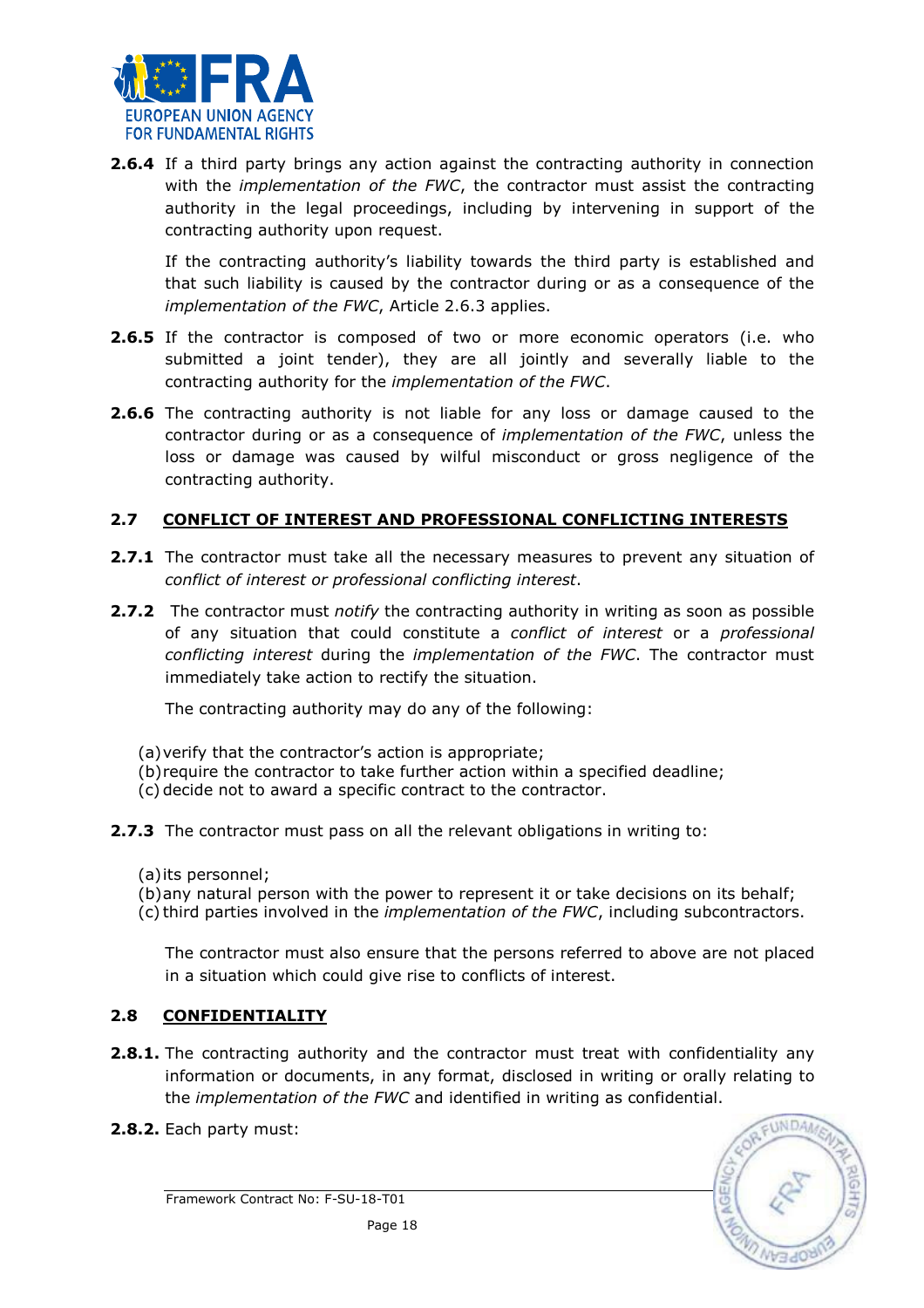

- 2.8.1.1.1 ont use *confidential information or documents* for any purpose other than to perform its obligations under the FWC or a specific contract without the prior written agreement of the other party;
- 2.8.1.1.2 ensure the protection of such confidential information or documents with the same level of protection as its own confidential information or documents, and in any case with due diligence;
- 2.8.1.1.3 not disclose directly or indirectly, confidential information or documents to third parties without the prior written agreement of the other party.
- **2.8.3** The confidentiality obligation set out in this Article are binding on the contracting authority and the contractor during the *implementation of the FWC* and for as long as the information or documents remain confidential unless:
	- (a)the disclosing party agrees to release the receiving party from the confidentiality obligation earlier;
	- (b)the confidential information or documents become public through other means than a breach of the confidentiality obligation,
	- (c) the applicable law requires the disclosure of the confidential information or documents.
- **2.8.4** The contractor must obtain from any natural person with the power to represent it or take decisions on its behalf, as well as from third parties involved in the implementation of the FWC a commitment that they will comply with this Article. At the request of the contracting authority, the contractor must provide a document providing evidence of this commitment.

# 2.9 PROCESSING OF PERSONAL DATA

- **2.9.1** Any personal data included in the FWC must be processed in accordance with Regulation (EC) No 45/2001 of the European Parliament and of the Council of 18 December 2000 on the protection of individuals with regard to the processing of personal data by the Community institutions and bodies and on the free movement of such data. Such data must be processed by the data controller solely for the purposes of the implementation, management and monitoring of the FWC. This does not affect its possible transmission to the bodies entrusted with monitoring or inspection tasks in application of Union law.
- **2.9.2** The contractor has the right to access its personal data and the right to rectify any such data. The contractor should address any queries concerning the processing of its personal data to the data controller.
- 2.9.3 The contractor has right of recourse at any time to the European Data Protection Supervisor.
- **2.9.4** If the FWC requires the contractor to process any personal data, the contractor may act only under the supervision of the data controller, in particular with regard to the purposes of the processing, the categories of data that may be processed, the recipients of the data and the means by which the data subject may exercise **UNDAN** its rights.

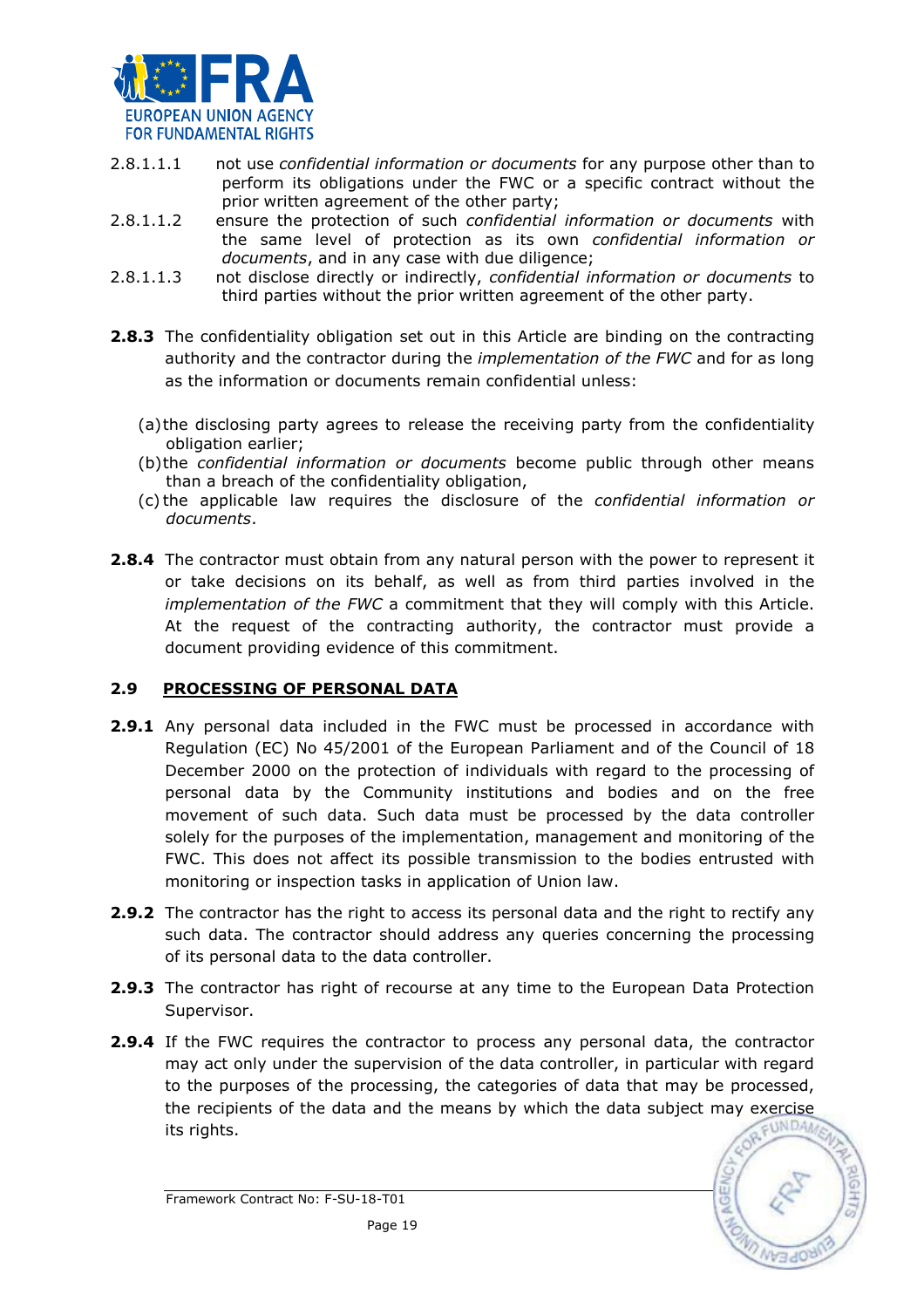

- **2.9.5** The contractor must grant *personnel* access to the data to the extent strictly necessary for the implementation, management and monitoring of the FWC.
- **2.9.6** The contractor must adopt appropriate technical and organisational security measures giving due regard to the risks inherent in the processing and to the nature of the personal data concerned, in order to:
- 2.9.1.1.1 prevent any unauthorised person from gaining access to computer systems processing personal data, and especially:
	- (i) unauthorised reading, copying, alteration or removal of storage media;
	- (ii)unauthorised data inputting, as well as any unauthorised disclosure, alteration or erasure of stored personal data;
	- (iii)unauthorised use of data processing systems by means of data transmission facilities;
- 2.9.1.1.2 ensure that authorised users of a data-processing system can access only the personal data to which their access right refers;
- 2.9.1.1.3 record which personal data have been communicated, when and to whom;
- 2.9.1.1.4 ensure that personal data being processed on behalf of third parties can be processed only in the manner prescribed by the contracting authority;
- 2.9.1.1.5 ensure that, during communication of personal data and transport of storage media, the data cannot be read, copied or erased without authorisation;
- 2.9.1.1.6 design its organisational structure in such a way that it meets data protection requirements.

### 2.10 SUBCONTRACTING

- **2.10.1** The contractor must not subcontract and have the FWC implemented by third parties beyond the third parties already mentioned in its tender without prior written authorisation from the contracting authority.
- **2.10.2** Even if the contracting authority authorises subcontracting, the contractor remains bound by its contractual obligations and is solely responsible for the implementation of the FWC.
- 2.10.3 The contractor must ensure that the subcontract does not affect the rights of the contracting authority under this FWC, particularly those under Articles 2.8 and 2.22.
- **2.10.4** The contracting authority may request the contractor to replace a subcontractor found to be in a situation provided for in points (d) and (e) of Article 2.17.1.

# 2.11 AMENDMENTS

2.11.1 Any amendment to the FWC or a specific contract must be made in writing before all contractual obligations have been fulfilled. A specific contract does not constitute an amendment to the FWC.

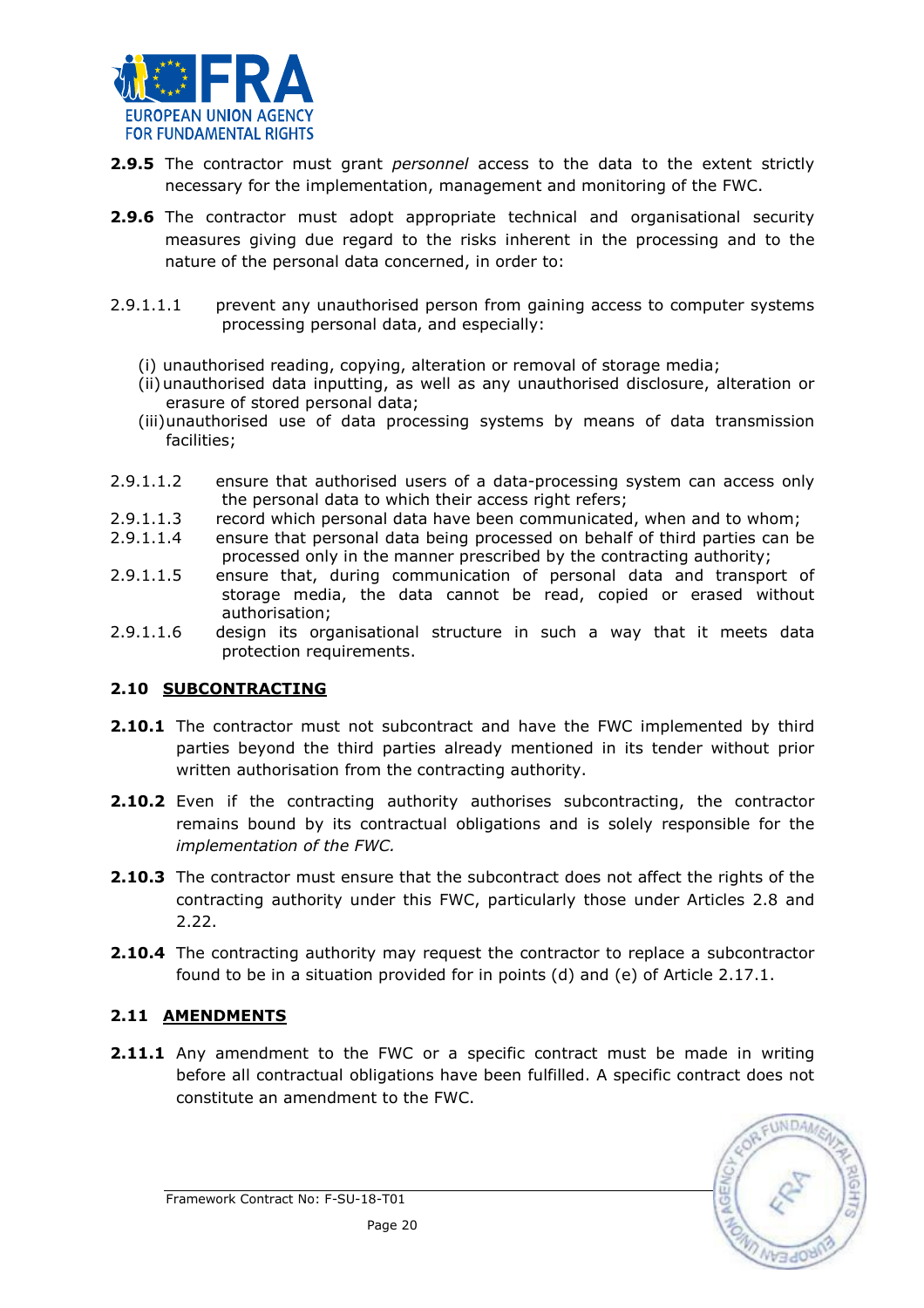

**2.11.2** Any amendment must not make changes to the FWC or a specific contract that might alter the initial conditions of the procurement procedure or result in unequal treatment of tenderers or contractors.

# 2.12 ASSIGNMENT

- **2.12.1** The contractor must not assign any of the rights and obligations arising from the FWC, including claims for payments or factoring, without prior written authorisation from the contracting authority. In such cases, the contractor must provide the contracting authority with the identity of the intended assignee.
- **2.12.2** Any right or obligation assigned by the contractor without authorisation is not enforceable against the contracting authority.

# 2.13 FORCE MAJEURE

- 2.13.1 If a party is affected by force majeure, it must immediately notify the other party, stating the nature of the circumstances, their likely duration and foreseeable effects.
- 2.13.2 A party is not liable for any delay or failure to perform its obligations under the FWC if that delay or failure is a result of force majeure. If the contractor is unable to fulfil its contractual obligations owing to force majeure, it has the right to remuneration only for the supplies actually delivered and which obtain a certificate of conformity.
- **2.13.3** The parties must take all necessary measures to limit any damage due to force majeure.

# 2.14 LIQUIDATED DAMAGES

### 2.14.1Delay in delivery

If the contractor fails to perform its contractual obligations within the applicable time limits set out in this FWC, the contracting authority may claim liquidated damages for each day of delay using the following formula:

 $0.3 \times (V/d)$ 

where:

V is the price of the relevant purchase or supply;

 $d$  is the duration specified in the relevant specific contract for delivery of the relevant purchase or supply or, failing that, the period between the date specified in Article I.4.2 and the date of delivery or performance specified in the relevant specific contract, expressed in days.

Liquidated damages may be imposed together with a reduction in price under the conditions laid down in Article 2.15.

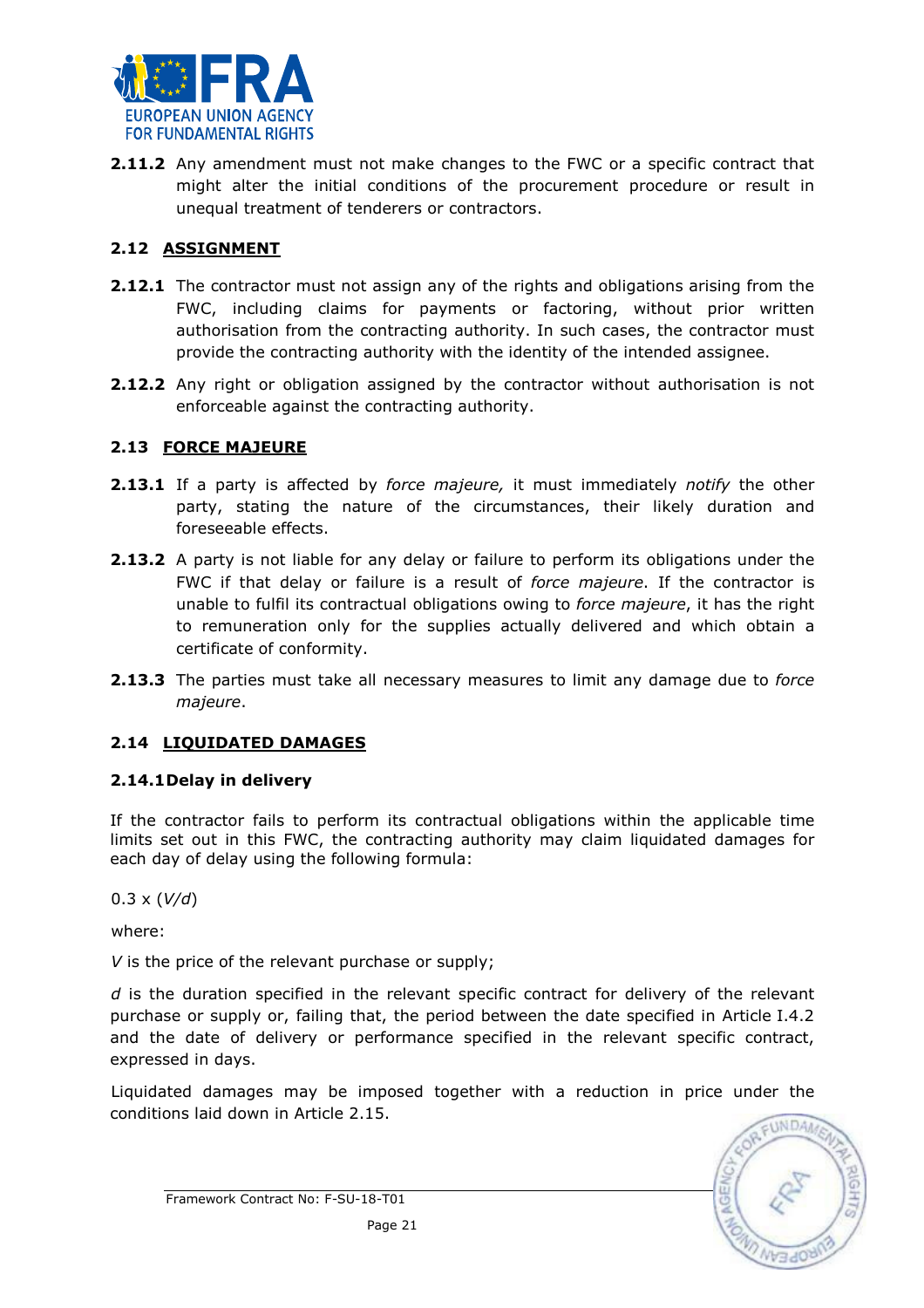

### 2.14.2Procedure

The contracting authority must *formally notify* the contractor of its intention to apply liquidated damages and the corresponding calculated amount.

The contractor has 30 days following the date of receipt to submit observations. Failing that, the decision becomes enforceable the day after the time limit for submitting observations has elapsed.

If the contractor submits observations, the contracting authority, taking into account the relevant observations, must *notify* the contractor:

(a) of the withdrawal of its intention to apply liquidated damages; or

(b) of its final decision to apply liquidated damages and the corresponding amount.

#### 2.14.3Nature of liquidated damages

The parties expressly acknowledge and agree that any amount payable under this Article is not a penalty and represents a reasonable estimate of fair compensation for the damage incurred due to failure to provide the supplies within the applicable time limits set out in this FWC.

#### 2.14.4Claims and liability

Any claim for liquidated damages does not affect the contractor's actual or potential liability or the contracting authority's rights under Article 2.17.

### 2.15 REDUCTION IN PRICE

#### 2.15.1Quality standards

If the contractor fails to deliver the supply in accordance with the FWC or a specific contract ('unperformed obligations') or if it fails to deliver the supply in accordance with the expected quality levels specified in the tender specifications ('low quality delivery'), the contracting authority may reduce or recover payments proportionally to the seriousness of the unperformed obligations or low quality delivery. This includes in particular cases where the contracting authority cannot approve a document or deliver a certificate of conformity for supply as defined in Article I.6 after the contractor has submitted the required additional information, correction or new supply.

A reduction in price may be imposed together with liquidated damages under the conditions of Article 2.14.

#### 2.15.2Procedure

The contracting authority must *formally notify* the contractor of its intention to reduce payment and the corresponding calculated amount.

The contractor has 30 days following the date of receipt to submit observations. Failing that, the decision becomes enforceable the day after the time limit for submitting observations has elapsed.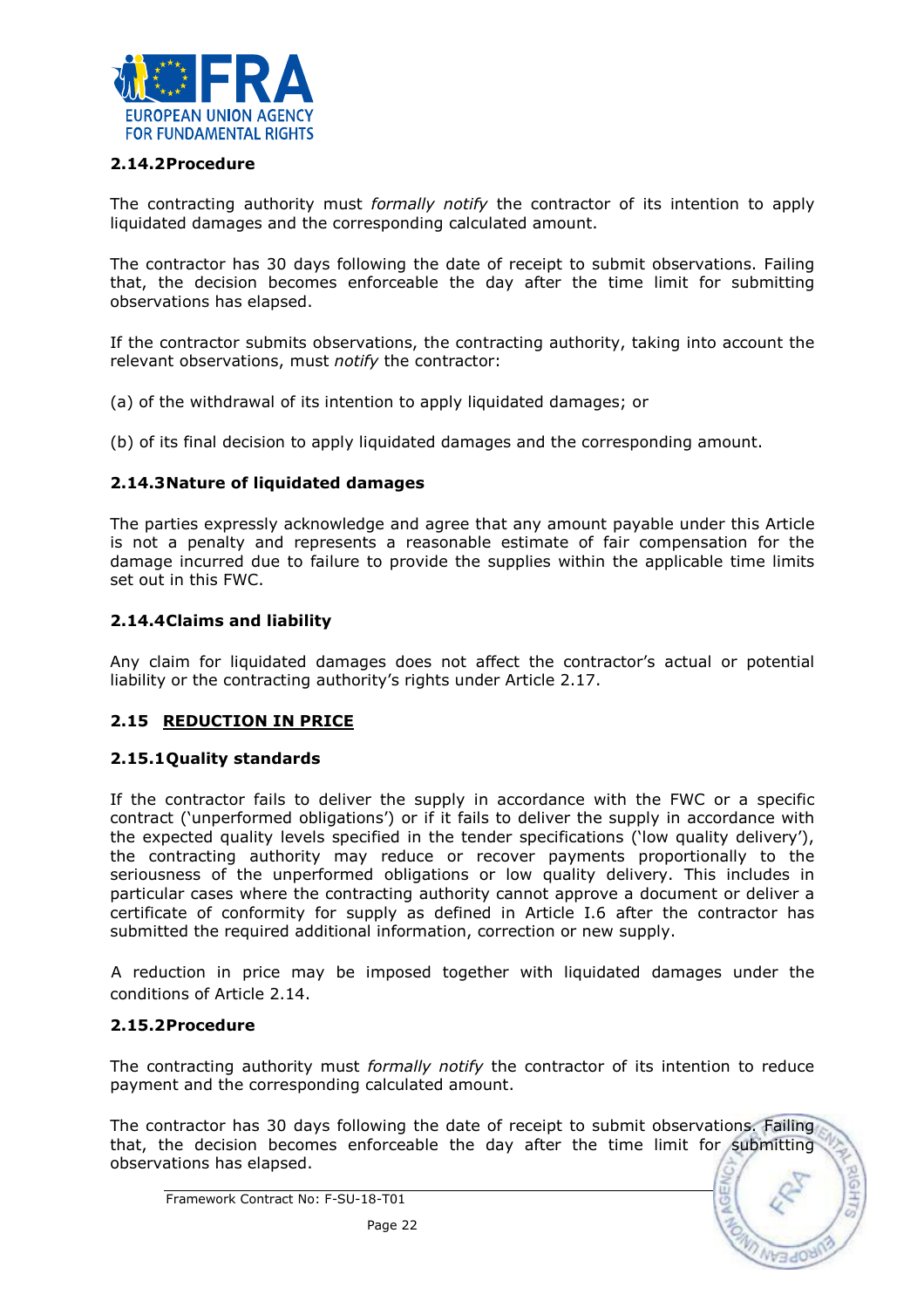

If the contractor submits observations, the contracting authority, taking into account the relevant observations, must notify the contractor:

- (a) of the withdrawal of its intention to reduce payment; or
- (b) of its final decision to reduce payment and the corresponding amount.

### 2.15.3Claims and liability

Any reduction in price does not affect the contractor's actual or potential liability or the contracting authority's rights under Article 2.17.

### 2.16 SUSPENSION OF THE IMPLEMENTATION OF THE FWC

#### 2.16.1Suspension by the contractor

If the contractor is affected by force majeure, it may suspend the performance of a specific contract.

The contractor must immediately notify the contracting authority of the suspension. The notification must include a description of the *force majeure* and state when the contractor expects to resume the performance of the contract.

The contractor must *notify* the contracting authority as soon as it is able to resume performance of the specific contract, unless the contracting authority has already terminated the FWC or the specific contract.

### 2.16.2Suspension by the contracting authority

The contracting authority may suspend the *implementation of the FWC* or *performance of* a specific contract or any part of it:

- 2.16.2.1.1 if the procedure for awarding the FWC or a specific contract or the implementation of the FWC proves to have been subject to substantial errors, irregularities or fraud;
- 2.16.2.1.2 in order to verify whether the presumed substantial errors, irregularities or fraud actually occurred.

The contracting authority must formally notify the contractor of the suspension. Suspension takes effect on the date of formal notification, or at a later date if the formal notification so provides.

The contracting authority must *notify* the contractor as soon as possible whether:

- (a)it is lifting the suspension; or
- (b)it intends to terminate the FWC or a specific contract under Article 2.17.1(f) or (j).

The contractor is not entitled to compensation for suspension of any part of the FWC or a specific contract.

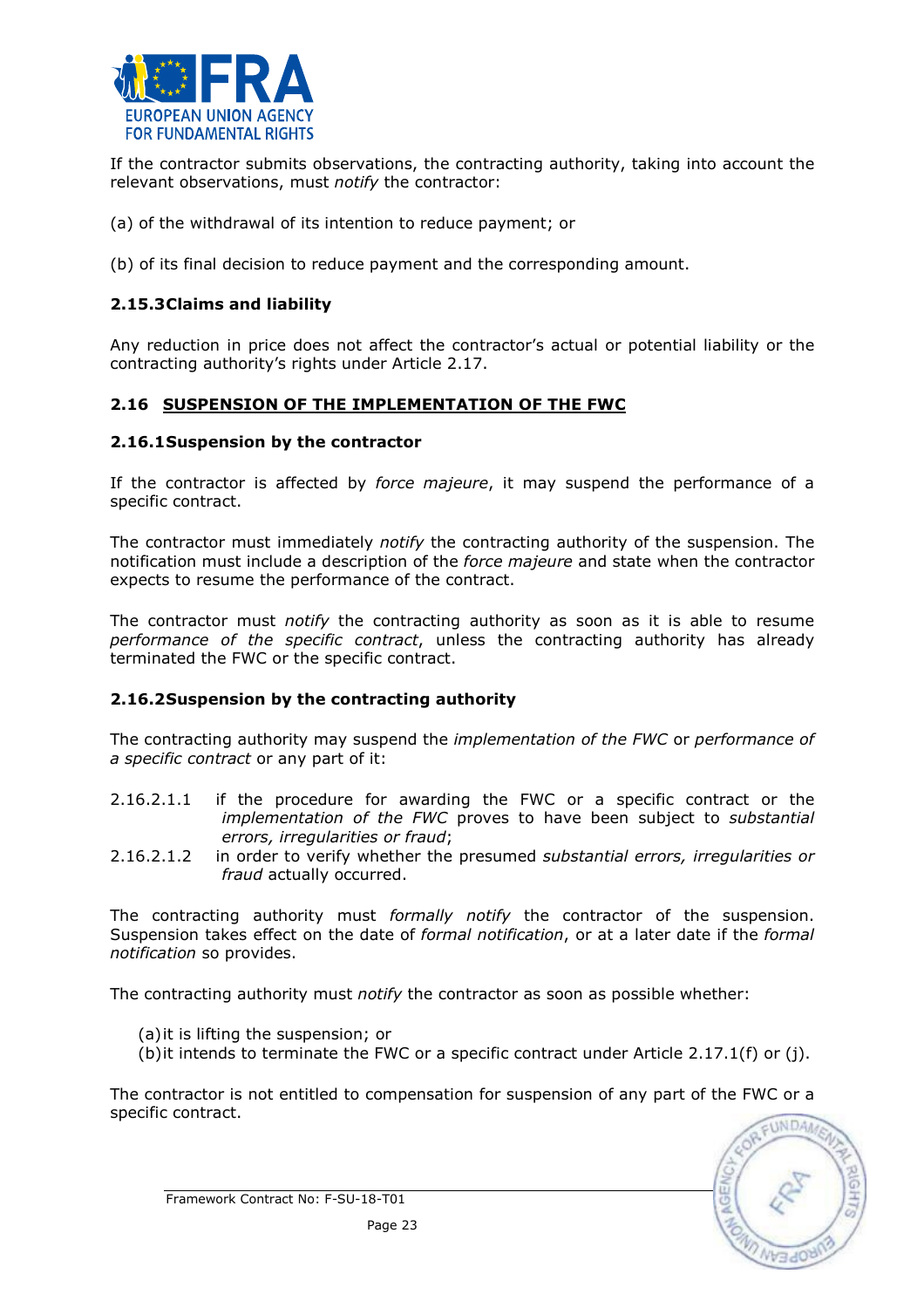

## 2.17 TERMINATION OF THE FWC

#### 2.17.1Grounds for termination by the contracting authority

The contracting authority may terminate the FWC or a specific contract in the following circumstances:

- (a)if provision of the supplies under a pending specific contract has not actually started within 15 days of the scheduled date and the contracting authority considers the new date proposed, if any, unacceptable, taking into account Article 2.11.2;
- (b)if the contractor is unable, through its own fault, to obtain any permit or licence required for implementation of the FWC;
- (c) if the contractor does not implement the FWC or perform the specific contract in accordance with the tender specifications or request for supplies or is in breach of another substantial contractual obligation or repeatedly refuses to sign specific contracts. Termination of three or more specific contracts in these circumstances also constitutes grounds for termination of the FWC;
- (d)if the contractor or any person that assumes unlimited liability for the debts of the contractor is in one of the situations provided for in points (a) and (b) of Article  $106(1)$  of the Financial Regulation<sup>4</sup>;
- (e)if the contractor or any related person is subject to any of the situations provided for in points (c) to (f) of Article 106(1) or to Article 106(2) of the Financial Regulation.
- (f) if the procedure for awarding the FWC or the implementation of the FWC prove to have been subject to substantial errors, irregularities or fraud;
- (g)if the contractor does not comply with applicable obligations under environmental, social and labour law established by Union law, national law, collective agreements or by the international environmental, social and labour law provisions listed in Annex X to Directive 2014/24/EU;
- (h)if the contractor is in a situation that could constitute a *conflict of interest* or a professional conflicting interest as referred to in Article 2.7;
- (i) if a change to the contractor's legal, financial, technical, organisational or ownership situation is likely to substantially affect the *implementation of the FWC* or substantially modify the conditions under which the FWC was initially awarded;
- $(i)$  in the event of *force majeure*, where either resuming implementation is impossible or the necessary ensuing amendments to the FWC or a specific contract would mean that the tender specifications are no longer fulfilled or result in unequal treatment of tenderers or contractors;
- (k)if the needs of the contracting authority change and it no longer requires new supplies under the FWC; in such cases ongoing specific contracts remain unaffected;
- (l) if the termination of the FWC with one or more of the contractors means that the multiple FWC with reopening of competition no longer has the minimum required level of competition.

l

<sup>4</sup> Regulation (EU, EURATOM) No 966/2012 on the financial rules applicable to the general budget of the Union, as amended http://eur-lex.europa.eu/legalcontent/EN/TXT/?uri=celex:32012R0966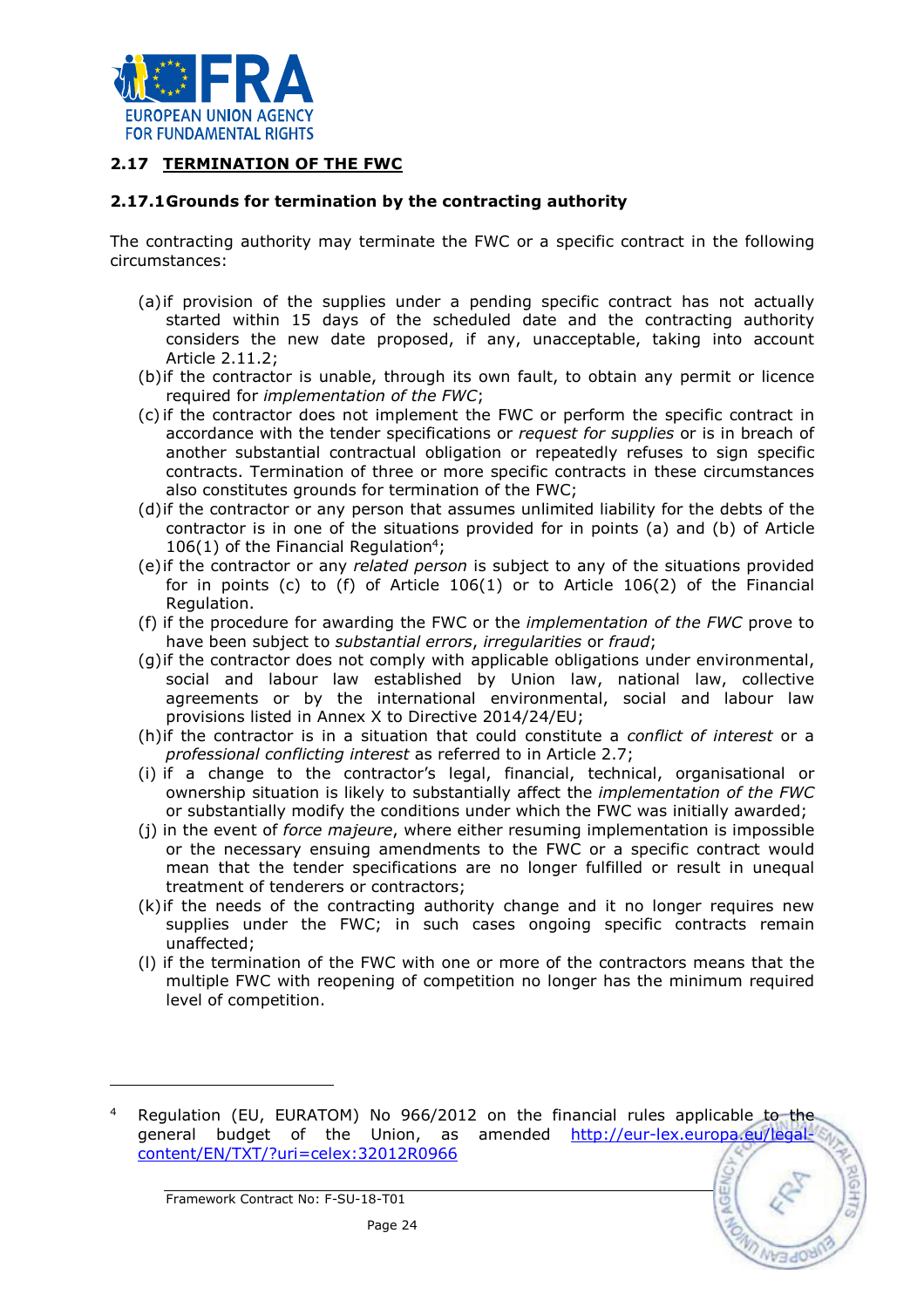

### 2.17.2Grounds for termination by the contractor

The contractor may terminate the FWC or a specific contract if:

- 2.17.2.1.1 it has evidence that the contracting authority has committed *substantial* errors, irregularities or fraud in the procedure for awarding the FWC or the implementation of the FWC;
- 2.17.2.1.2 the contracting authority fails to comply with its obligations, in particular the obligation to provide the information needed for the contractor to implement the FWC or to perform a specific contract as provided for in the tender specifications.

### 2.17.3Procedure for termination

A party must *formally notify* the other party of its intention to terminate the FWC or a specific contract and the grounds for termination.

The other party has 30 days following the date of receipt to submit observations, including the measures it has taken to continue fulfilling its contractual obligations. Failing that, the decision to terminate becomes enforceable the day after the time limit for submitting observations has elapsed.

If the other party submits observations, the party intending to terminate must formally notify it either of the withdrawal of its intention to terminate or of its final decision to terminate.

In the cases referred to in points (a) to (d), (g) to (i), (k) and (l) of Article 2.17.1 and in Article II.17.2, the date on which the termination takes effect must be specified in the formal notification.

In the cases referred to in points (e), (f) and (i) of Article 2.17.1, the termination takes effect on the day following the date on which the contractor receives notification of termination.

In addition, at the request of the contracting authority and regardless of the grounds for termination, the contractor must provide all necessary assistance, including information, documents and files, to allow the contracting authority to complete, continue or transfer the delivery of the supplies to a new contractor or internally, without interruption or adverse effect on the quality or continuity of delivery of the supplies. The parties may agree to draw up a transition plan detailing the contractor's assistance unless such plan is already detailed in other contractual documents or in the tender specifications. The contractor must provide such assistance at no additional cost, except if it can demonstrate that it requires substantial additional resources or means, in which case it must provide an estimate of the costs involved and the parties will negotiate an arrangement in good faith.

### 2.17.4Effects of termination

The contractor is liable for damage incurred by the contracting authority as a result of the termination of the FWC or a specific contract including the cost of appointing another contractor to provide or complete the supplies, unless the damage was caused by the situation specified in Article 2.17.1(j),  $(k)$  or (I) or in Article 2.17.2. The contracting authority may claim compensation for such damage.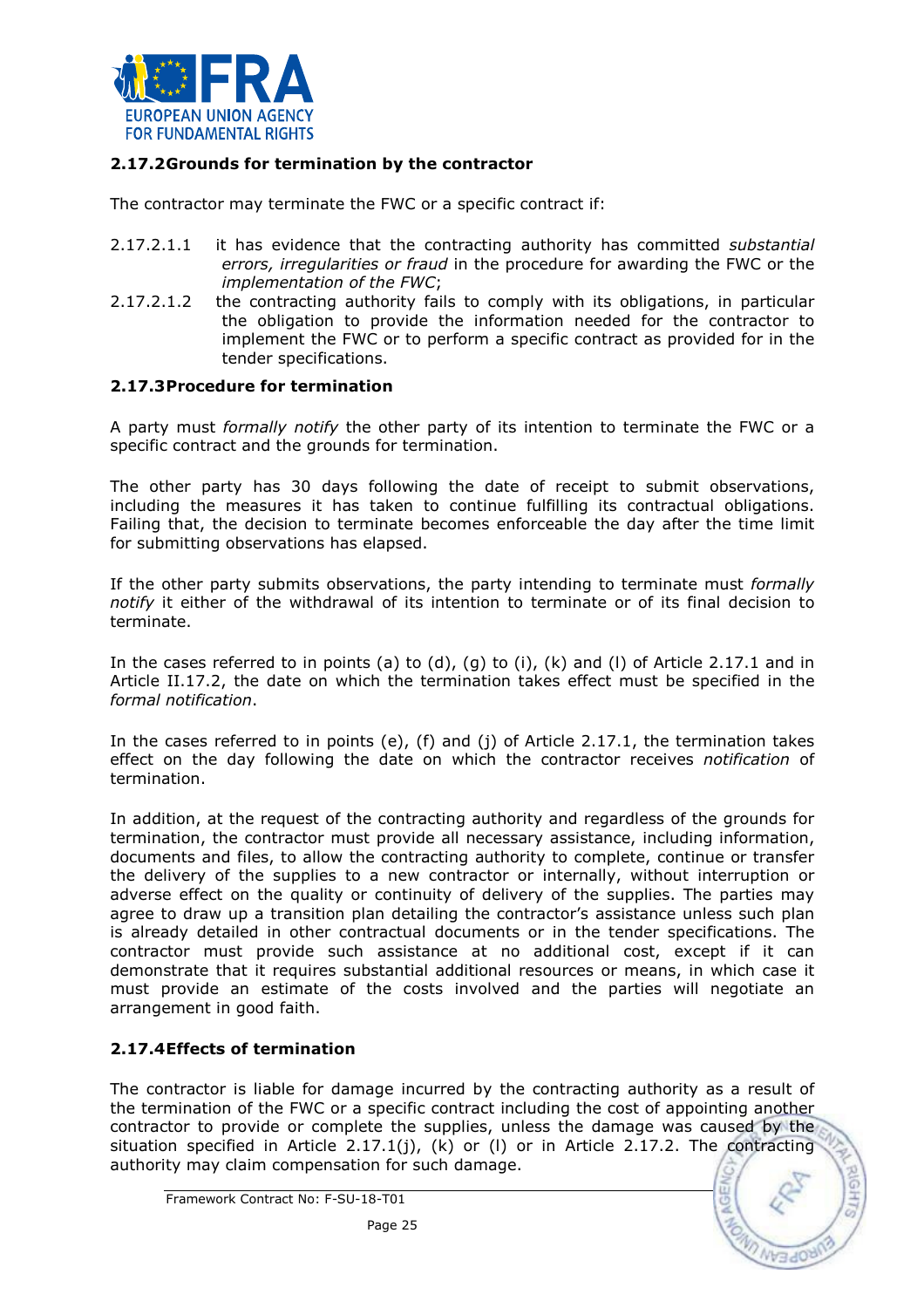

The contractor is not entitled to compensation for any loss resulting from the termination of the FWC or a specific contract, including loss of anticipated profits, unless the loss was caused by the situation specified in Article 2.17.2.

The contractor must take all appropriate measures to minimise costs, prevent damage and cancel or reduce its commitments.

Within 60 days of the date of termination, the contractor must submit any report and any invoice required for supplies that were provided before the date of termination.

In the case of joint tenders, the contracting authority may terminate the FWC or a specific contract with each member of the group separately on the basis of points (d), (e) or (g) of Article 2.17.1, under the conditions set out in Article 2.11.2.

### 2.18 INVOICES, VALUE ADDED TAX AND E-INVOICING

#### 2.18.1Invoices and value added tax

Invoices must contain the contractor's (or leader's in the case of a joint tender) identification data, the amount, the currency and the date, as well as the FWC reference and reference to the specific contract.

Invoices must indicate the place of taxation of the contractor (or leader in the case of a joint tender) for value added tax (VAT) purposes and must specify separately amounts not including VAT and amounts including VAT.

The contracting authority is exempt from all taxes and duties, including VAT, in accordance with Articles 3 and 4 of the Protocol on the privileges and immunities of the European Union.

The contractor (or leader in the case of a joint tender) must complete the necessary formalities with the relevant authorities to ensure that the supplies and services required for implementation of the FWC are exempt from taxes and duties, including VAT.

#### 2.18.2E-invoicing

If provided for in the special conditions, the contractor (or leader in the case of a joint tender) submits invoices in electronic format if the conditions regarding electronic signature specified by Directive 2006/112/EC on VAT are fulfilled, i.e. using a qualified electronic signature or through electronic data interchange.

Reception of invoices by standard format (pdf) or email is not accepted.

### 2.19 PRICE REVISION

If a price revision index is provided in Article I.5.2, this Article applies to it.

Prices are fixed and not subject to revision during the first year of the FWC.

At the beginning of the second and every following year of the FWC, each price may be revised upwards or downwards at the request of one of the parties.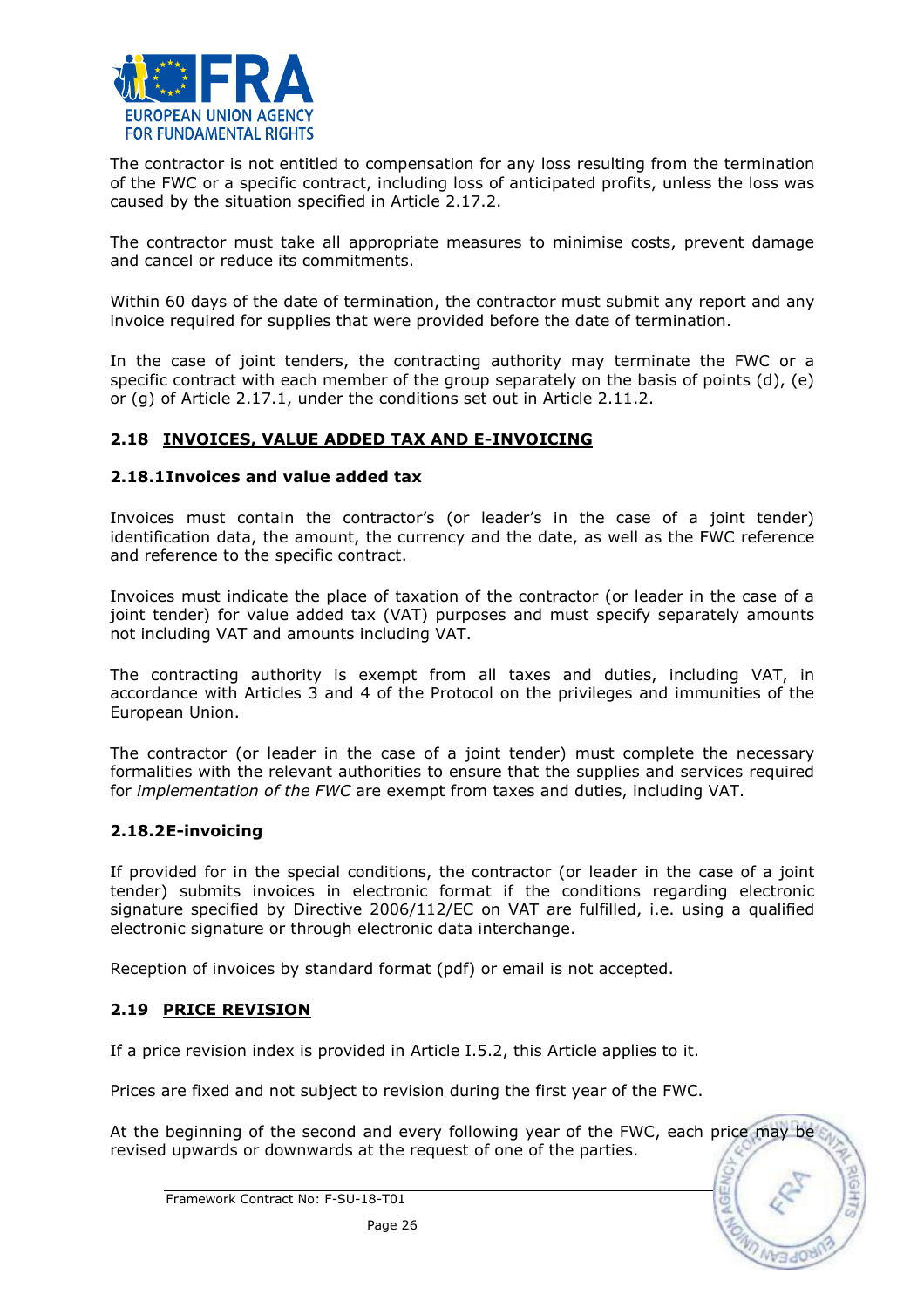

A party may request a price revision in writing no later than three months before the anniversary date of entry into force of the FWC. The other party must acknowledge the request within 14 days of receipt.

At the anniversary date, the contracting authority must communicate the final index for the month in which the request was received, or failing that, the last provisional index available for that month. The contractor establishes the new price on this basis and communicates it as soon as possible to the contracting authority for verification.

The contracting authority purchases on the basis of the prices in force at the date on which the specific contract enters into force.

The price revision is calculated using the following formula:

$$
\mathbf{I}\mathbf{r}
$$

 $Pr = Po \times ( - )$ 

Io

where:  $Pr =$  revised price;

Po = price in the tender;

 $Io = index$  for the month in which the FWC enters into force;

Ir = index for the month in which the request to revise prices is received.

### 2.20 PAYMENTS AND GUARANTEES

### 2.20.1Date of payment

Payments are deemed to be effected on the date when they are debited to the contracting authority's account.

### 2.20.2Currency

Payments are made in euros or in the currency provided for in Article I.7.

### 2.20.3Conversion

The contracting authority makes any conversion between the euro and another currency at the daily euro exchange rate published in the Official Journal of the European Union, or failing that, at the monthly accounting exchange rate, as established by the European Commission and published on the website indicated below, applicable on the day when it issues the payment order.

The contractor makes any conversion between the euro and another currency at the monthly accounting exchange rate, established by the Commission and published on the website indicated below, applicable on the date of the invoice.

http://ec.europa.eu/budget/contracts\_grants/info\_contracts/inforeuro/inforeuro\_en.cfm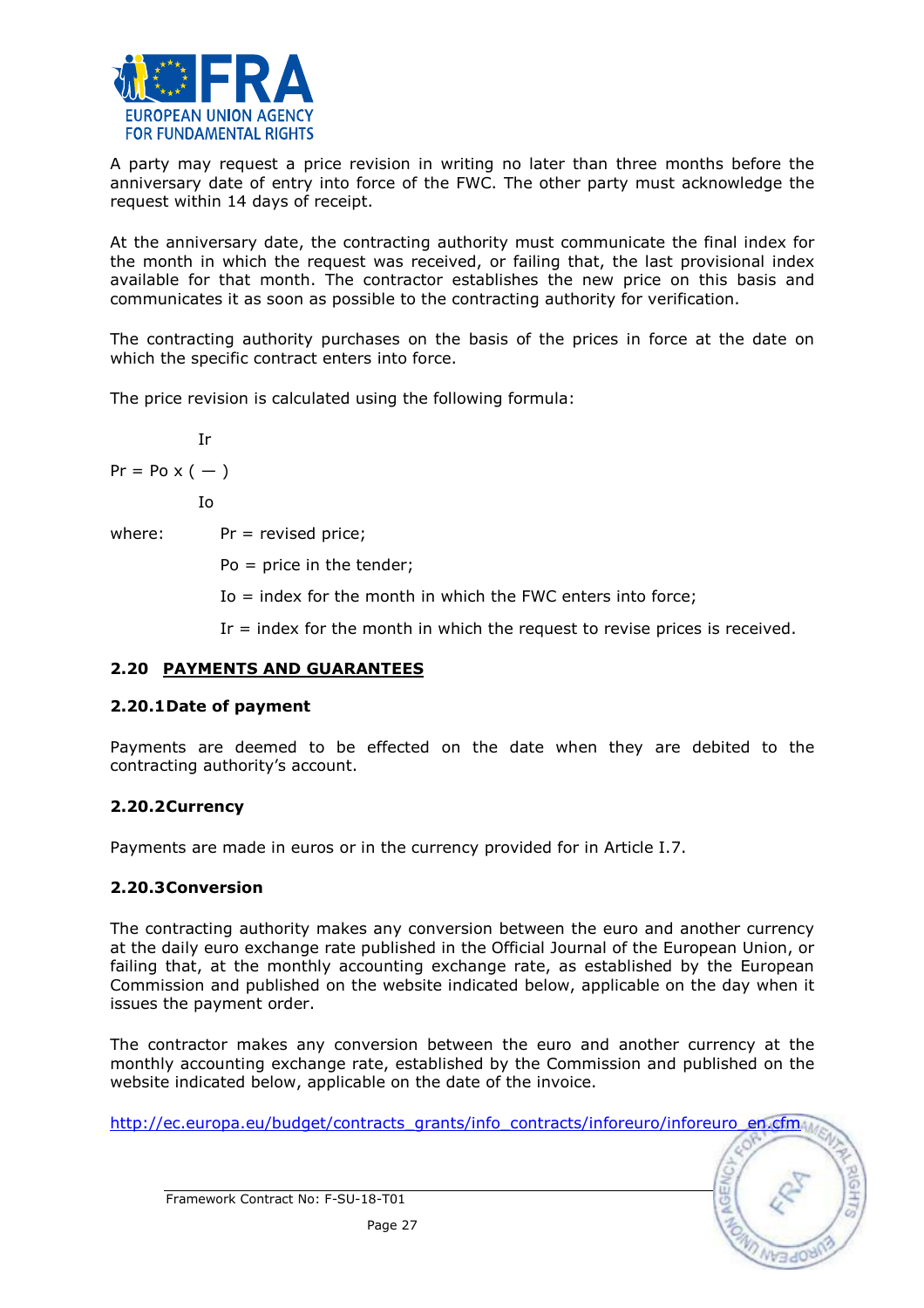

### 2.20.4Costs of transfer

The costs of the transfer are borne as follows:

- (a)the contracting authority bears the costs of dispatch charged by its bank;
- (b)the contractor bears the costs of receipt charged by its bank;
- (c) the party causing repetition of the transfer bears the costs for repeated transfer.

### 2.20.5Pre-financing, performance and money retention guarantees

If, as provided for in Article I.6, a financial guarantee is required for the payment of prefinancing, as performance guarantee or as money retention guarantee, it must fulfil the following conditions:

- (a) the financial guarantee is provided by a bank or a financial institution approved by the contracting authority or, at the request of the contractor and with the agreement of the contracting authority, by a third party;
- (b) the guarantor stands as first-call guarantor and does not require the contracting authority to have recourse against the principal debtor (the contractor).

The contractor bears the cost of providing such guarantee.

Pre-financing guarantees must remain in force until the pre-financing is cleared against interim payments or payment of the balance. Where the payment of the balance takes the form of a debit note, the pre-financing guarantee must remain in force for three months after the debit note is sent to the contractor. The contracting authority must release the guarantee within the following month.

Performance guarantees cover compliance with substantial contractual obligations until the contracting authority has given its final approval for the supply. The performance guarantee must not exceed 10 % of the total price of the specific contract. The contracting authority must release the guarantee fully after final certificate of conformity of the supply has been delivered, as provided for in the specific contract.

Retention money guarantees cover full delivery of the supplies in accordance with the specific contract including during the contract liability period and until their final certificate of conformity has been delivered by the contracting authority. The retention money guarantee must not exceed 10 % of the total price of the specific contract. The contracting authority must release the guarantee after the expiry of the contract liability period as provided for in the specific contract.

The contracting authority must not request a retention money guarantee for a specific contract where it has requested a performance guarantee.

### 2.20.6Interim payments and payment of the balance

The contractor (or leader in the case of a joint tender) must send an invoice for interim payment, as provided for in Article I.6 or in the tender specifications or in the specific contract.

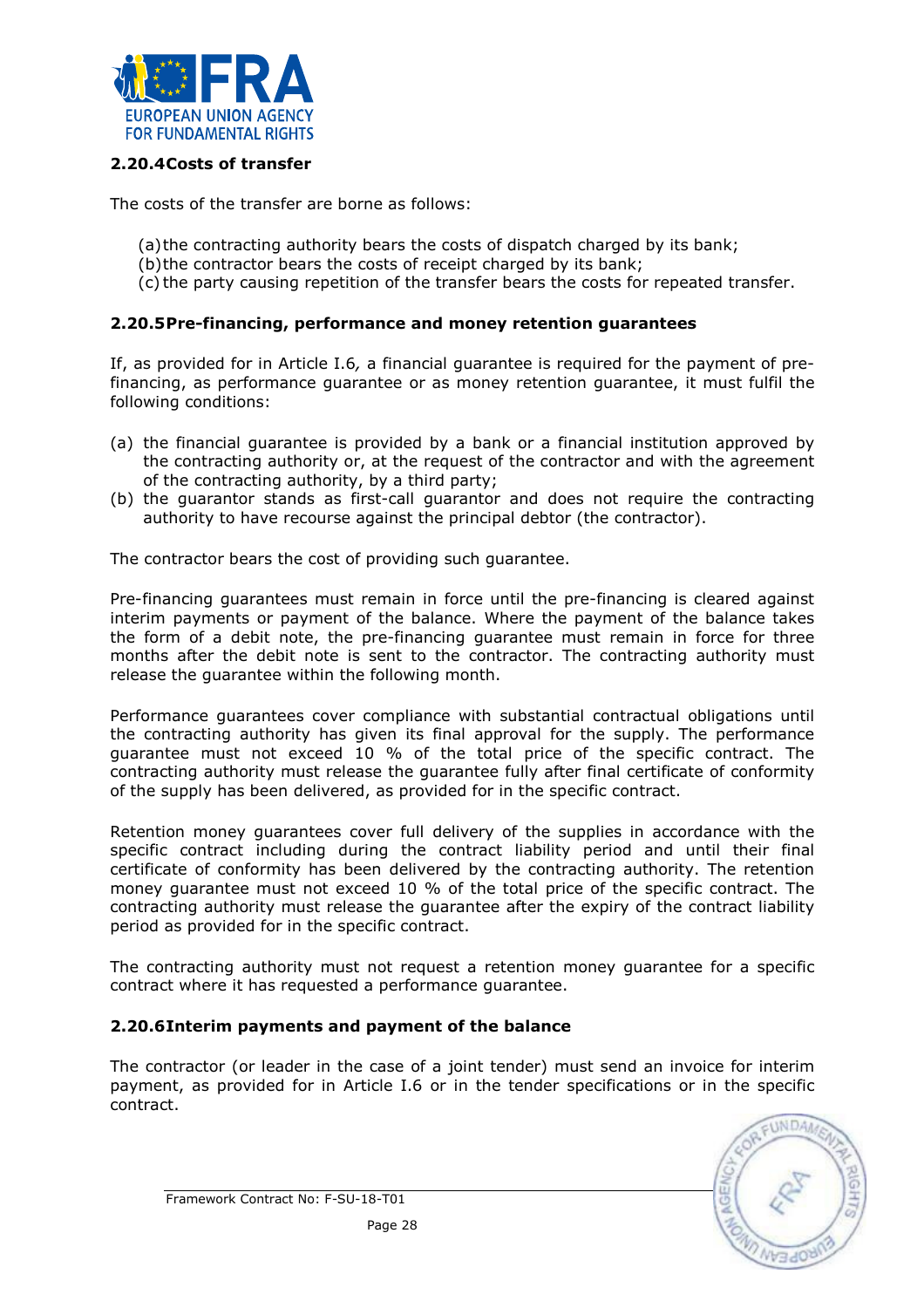

The contractor (or leader in the case of a joint tender) must send an invoice for payment of the balance within 60 days of the end of the period of provision of the supplies, as provided for in Article I.6, in the tender specifications or in the specific contract.

Payment of the invoice and approval of documents does not imply recognition of the regularity, authenticity, completeness and correctness of the declarations and information they contain.

Payment of the balance may take the form of recovery.

#### 2.20.7Suspension of the time allowed for payment

The contracting authority may suspend the payment periods specified in Article I.6 at any time by notifying the contractor (or leader in the case of a joint tender) that its invoice cannot be processed. The reasons the contracting authority may cite for not being able to process an invoice are:

- (a) because it does not comply with the FWC;
- (b) because the contractor has not produced the appropriate supplies or documents; or

(c) because the contracting authority has observations on the supplies or documents submitted with the invoice.

The contracting authority must notify the contractor (or leader in the case of a joint tender) as soon as possible of any such suspension, giving the reasons for it.

Suspension takes effect on the date the contracting authority sends the notification. The remaining payment period resumes from the date on which the requested information or revised documents are received or the necessary further verification, including on-thespot checks, is carried out. Where the suspension period exceeds two months, the contractor (or leader in the case of a joint tender) may request the contracting authority to justify the continued suspension.

Where the payment periods have been suspended following rejection of a document referred to in the first paragraph of this Article and the new document produced is also rejected, the contracting authority reserves the right to terminate the specific contract in accordance with Article 2.17.1(c).

#### 2.20.8Interest on late payment

On expiry of the payment periods specified in Article I.6, the contractor (or leader in the case of a joint tender) is entitled to interest on late payment at the rate applied by the European Central Bank for its main refinancing operations in euros (the reference rate) plus eight points. The reference rate is the rate in force, as published in the C series of the Official Journal of the European Union, on the first day of the month in which the payment period ends .

Suspension of the payment period as provided for in Article 2.20.7 is not considered as giving rise to late payment.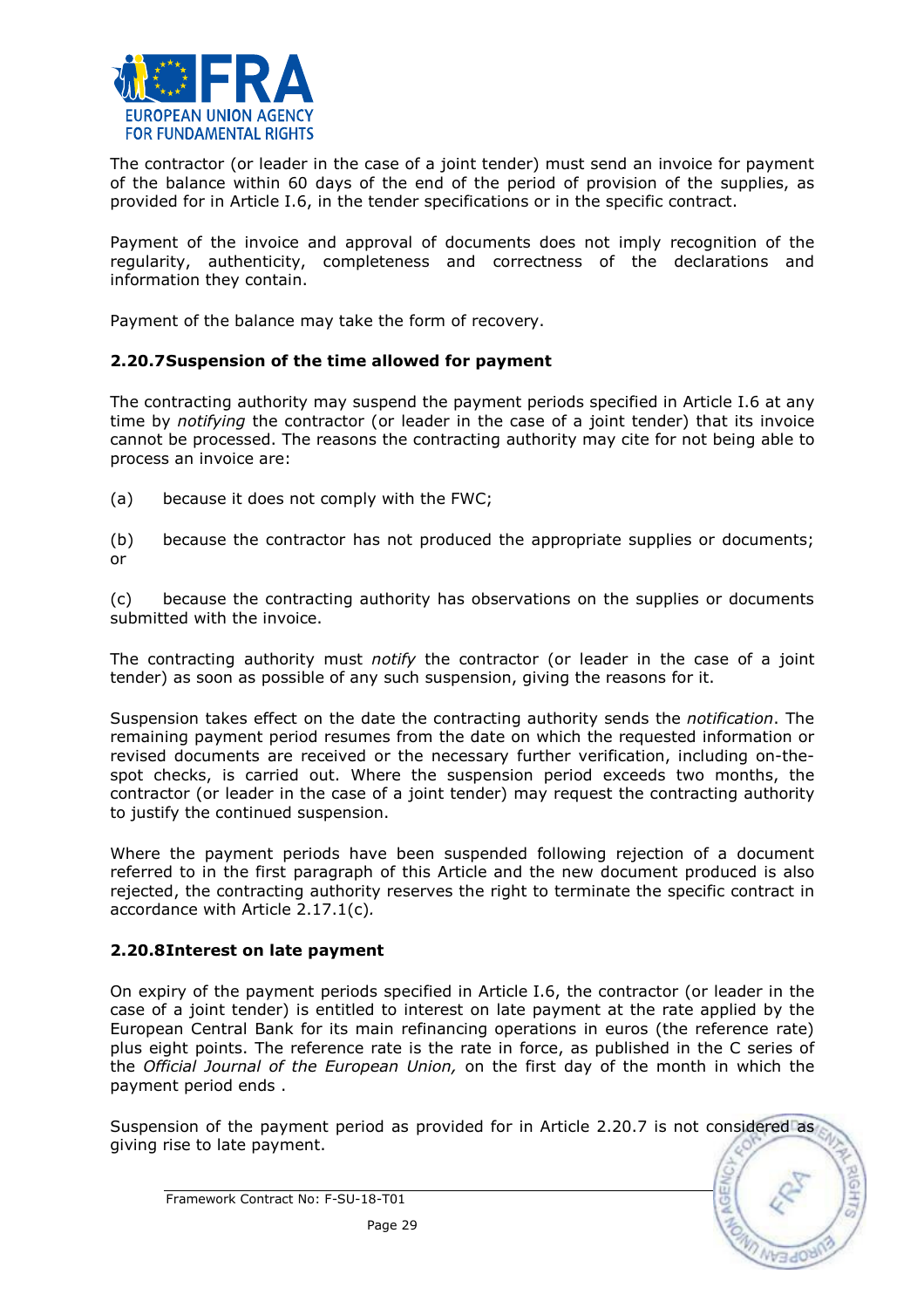

Interest on late payment covers the period running from the day following the due date for payment up to and including the date of payment as defined in Article 2.20.1.

However, when the calculated interest is EUR 200 or less, it must be paid to the contractor (or leader in the case of a joint tender) only if it requests it within two months of receiving late payment.

# 2.21 RECOVERY

**2.21.1** If an amount is to be recovered under the terms of the FWC, the contractor must repay the contracting authority the amount in question.

### 2.21.2 Recovery procedure

Before recovery, the contracting authority must formally notify the contractor of its intention to recover the amount it claims, specifying the amount due and the reasons for recovery and inviting the contractor to make any observations within 30 days of receipt.

If no observations have been submitted or if, despite the observations submitted, the contracting authority decides to pursue the recovery procedure, it must confirm recovery by formally notifying a debit note to the contractor, specifying the date of payment. The contractor must pay in accordance with the provisions specified in the debit note.

If the contractor does not pay by the due date, the contracting authority may, after informing the contractor in writing, recover the amounts due:

- (a)by offsetting them against any amounts owed to the contractor by the Union or by the European Atomic Energy Community;
- (b)by calling in a financial guarantee if the contractor has submitted one to the contracting authority;
- (c) by taking legal action.

# 2.21.3 Interest on late payment

If the contractor does not honour the obligation to pay the amount due by the date set by the contracting authority in the debit note, the amount due bears interest at the rate indicated in Article 2.20.8. Interest on late payments will cover the period starting on the day after the due date for payment and ending on the date when the contracting authority receives the full amount owed.

Any partial payment is first entered against charges and interest on late payment and then against the principal amount.

# 2.21.4 Recovery rules in the case of joint tender

If the contract is signed by a group (joint tender), the group is jointly and severally liable under the conditions set out in Article 2.6 (liability). The contracting authority first claims the full amount to the leader of the group.

If the leader does not pay by the due date and if the amount cannot be offset in accordance with Article 2.21.2 (a), the contracting authority may claim the full amount to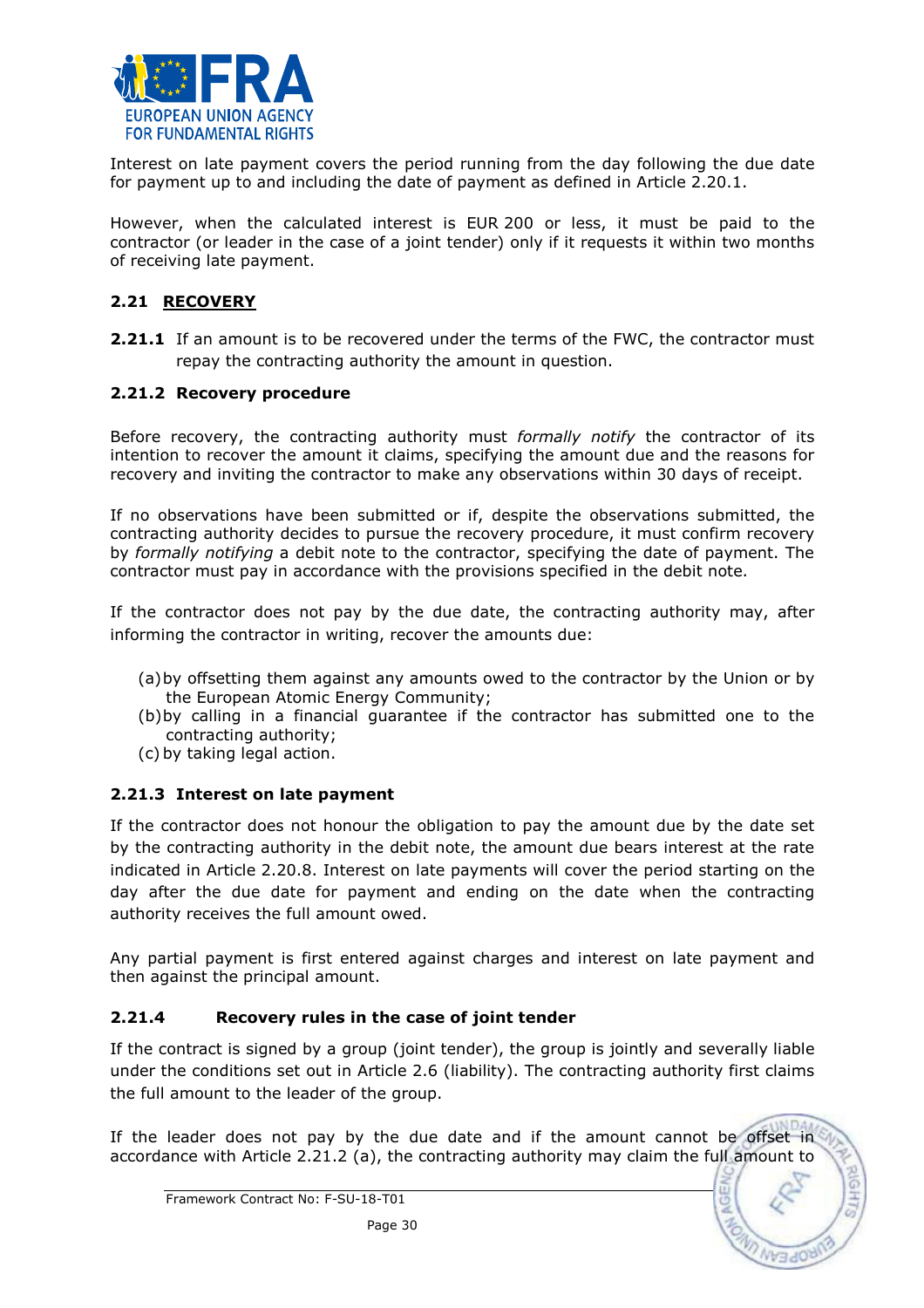

any other member of the group by *notifying* the debit note already sent to the leader under Article 2.21.2.

## 2.22 CHECKS AND AUDITS

**2.22.1** The contracting authority and the European Anti-Fraud Office may check or require an audit on the *implementation of the FWC*. This may be carried out either by OLAF's own staff or by any outside body authorised to do so on its behalf.

Such checks and audits may be initiated at any moment during the provision of the supplies and up to five years starting from the payment of the balance of the last specific contract issued under this FWC.

The audit procedure is initiated on the date of receipt of the relevant letter sent by the contracting authority. Audits are carried out on a confidential basis.

- **2.22.2** The contractor must keep all original documents stored on any appropriate medium, including digitised originals if authorised under national law, for a period of five years starting from the payment of the balance of the last specific contract issued under this FWC.
- 2.22.3 The contractor must grant the contracting authority's staff and outside personnel authorised by the contracting authority the appropriate right of access to sites and premises where the FWC is implemented and to all the information, including information in electronic format, needed to conduct such checks and audits. The contractor must ensure that the information is readily available at the moment of the check or audit and, if so requested, that information is handed over in an appropriate format.
- **2.22.4** On the basis of the findings made during the audit, a provisional report is drawn up. The contracting authority or its authorised representative must send it to the contractor, who has 30 days following the date of receipt to submit observations. The contractor must receive the final report within 60 days following the expiry of the deadline to submit observations.

On the basis of the final audit findings, the contracting authority may recover all or part of the payments made in accordance with Article 2.21 and may take any other measures which it considers necessary.

2.22.5 In accordance with Council Regulation (Euratom, EC) No 2185/96 of 11 November 1996 concerning on-the-spot checks and inspection carried out by the Commission in order to protect the European Communities' financial interests against fraud and other irregularities and Regulation (EU, Euratom) No 883/2013 of the European Parliament and of the Council of 11 September 2013 concerning investigations conducted by the European Anti-Fraud Office, the European Anti-Fraud Office may carry out investigations, including on the spot checks and inspections, to establish whether there has been fraud, corruption or any other illegal activity under the contract affecting the financial interests of the Union. Findings arising from an investigation may lead to criminal prosecution under national law.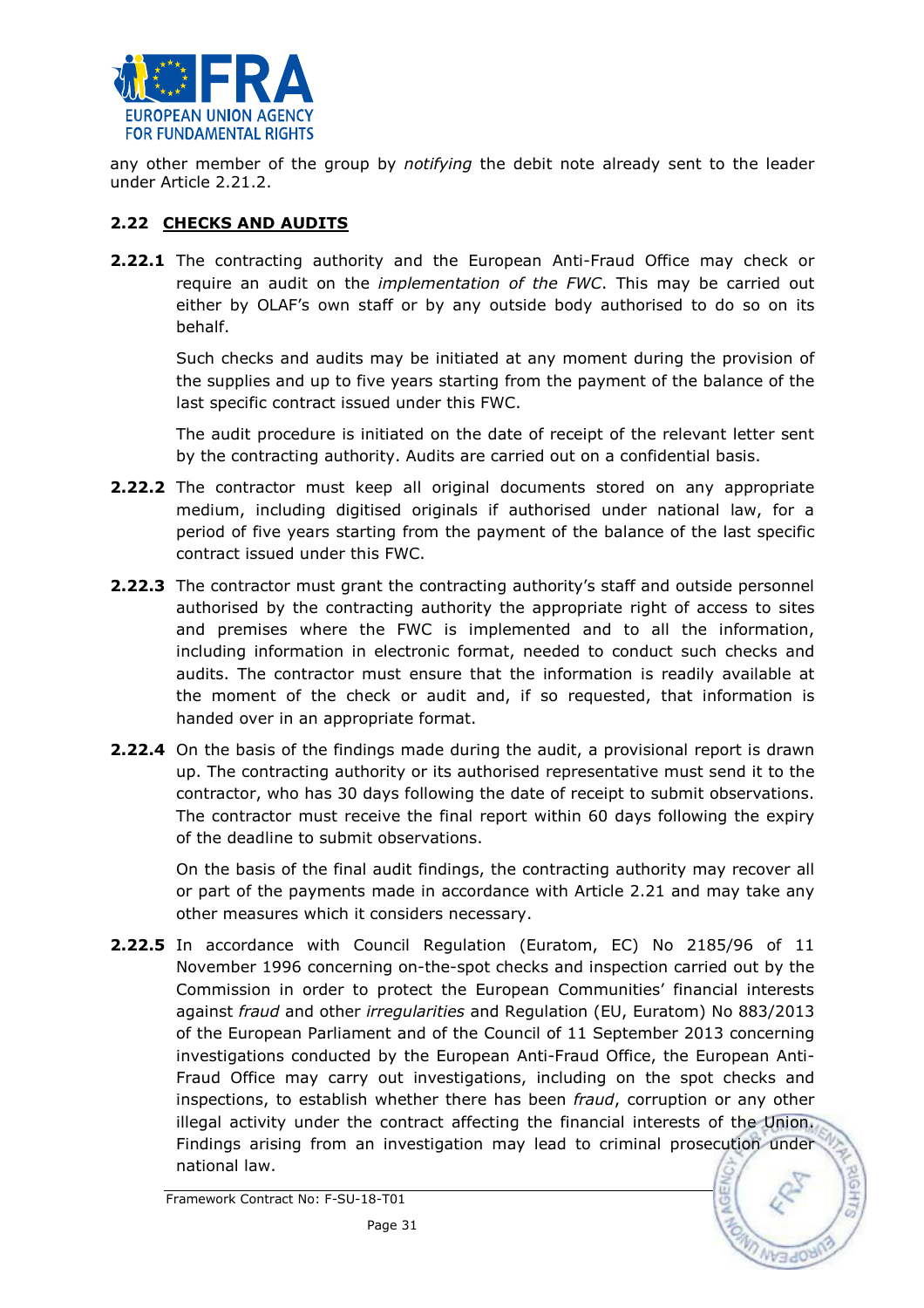

 The investigations may be carried out at any moment during the performance of the contract and up to five years starting from the payment of the balance of the last specific contract issued under this FWC.

2.22.6 The Court of Auditors has the same rights as the contracting authority, particularly right of access, for the purpose of checks and audits.

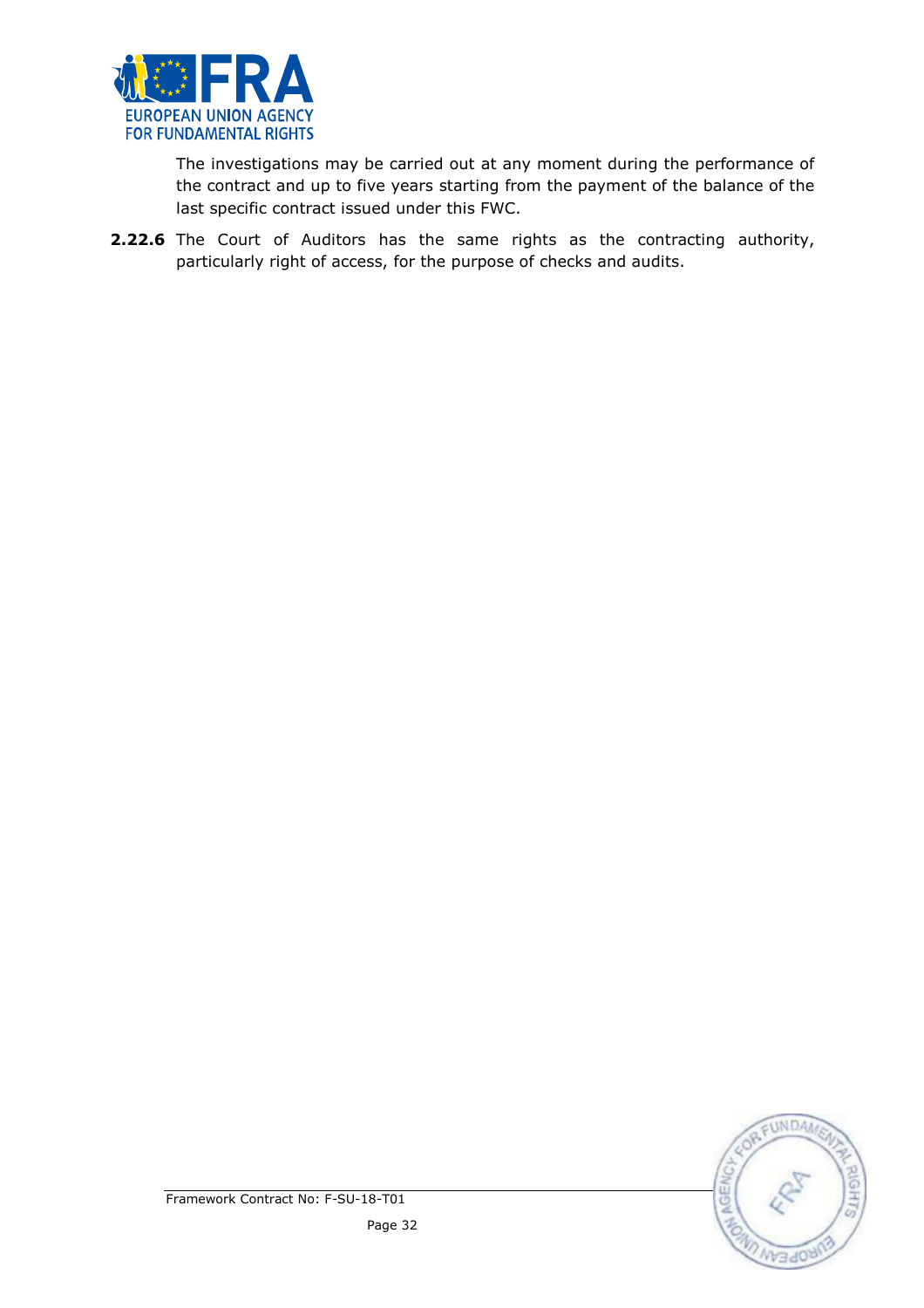

# ANNEX I

Tender and Technical Specifications

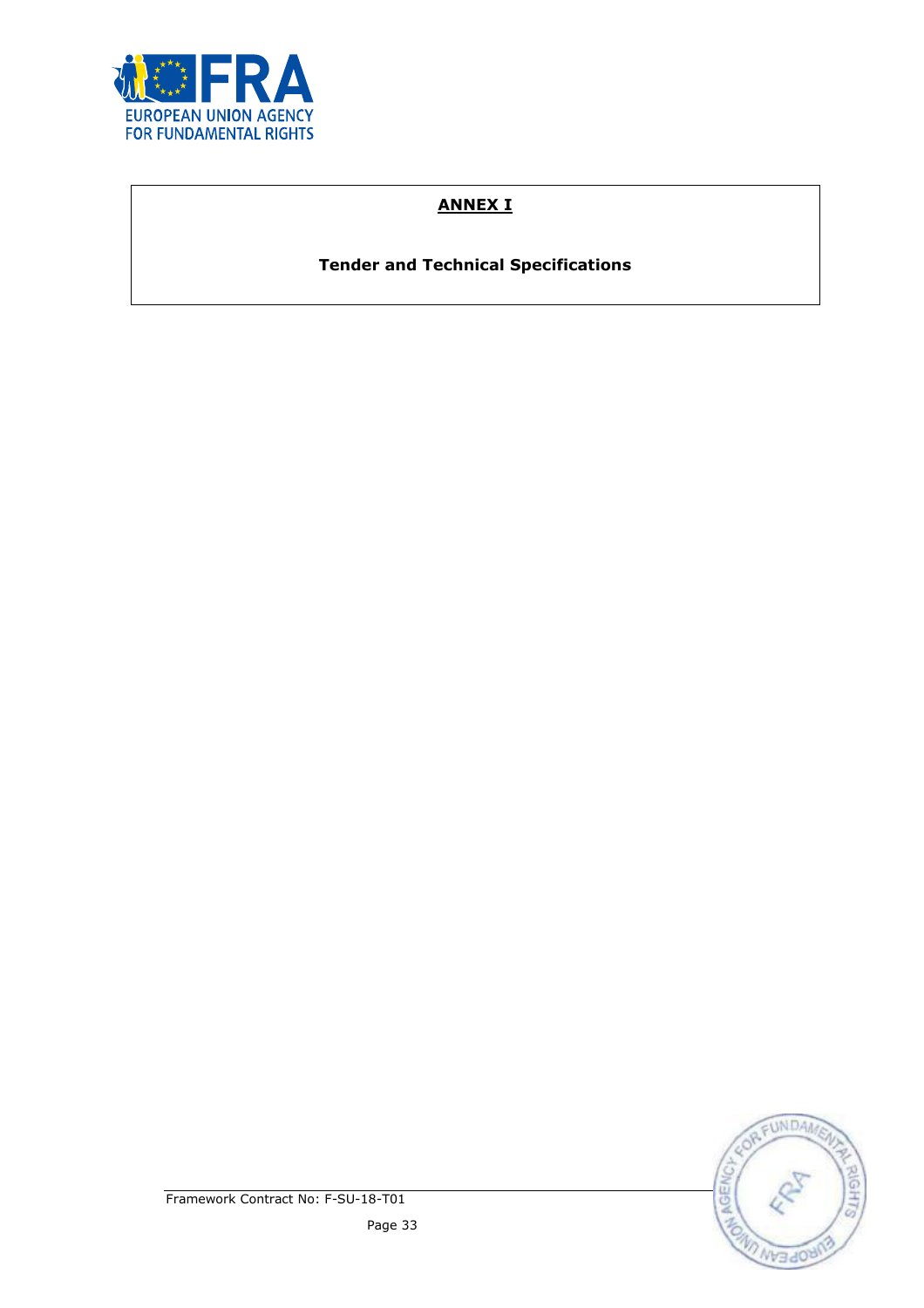# ANNEX II

Contractor's Tender of [to be completed]



Framework Contract No: F-SU-18-T01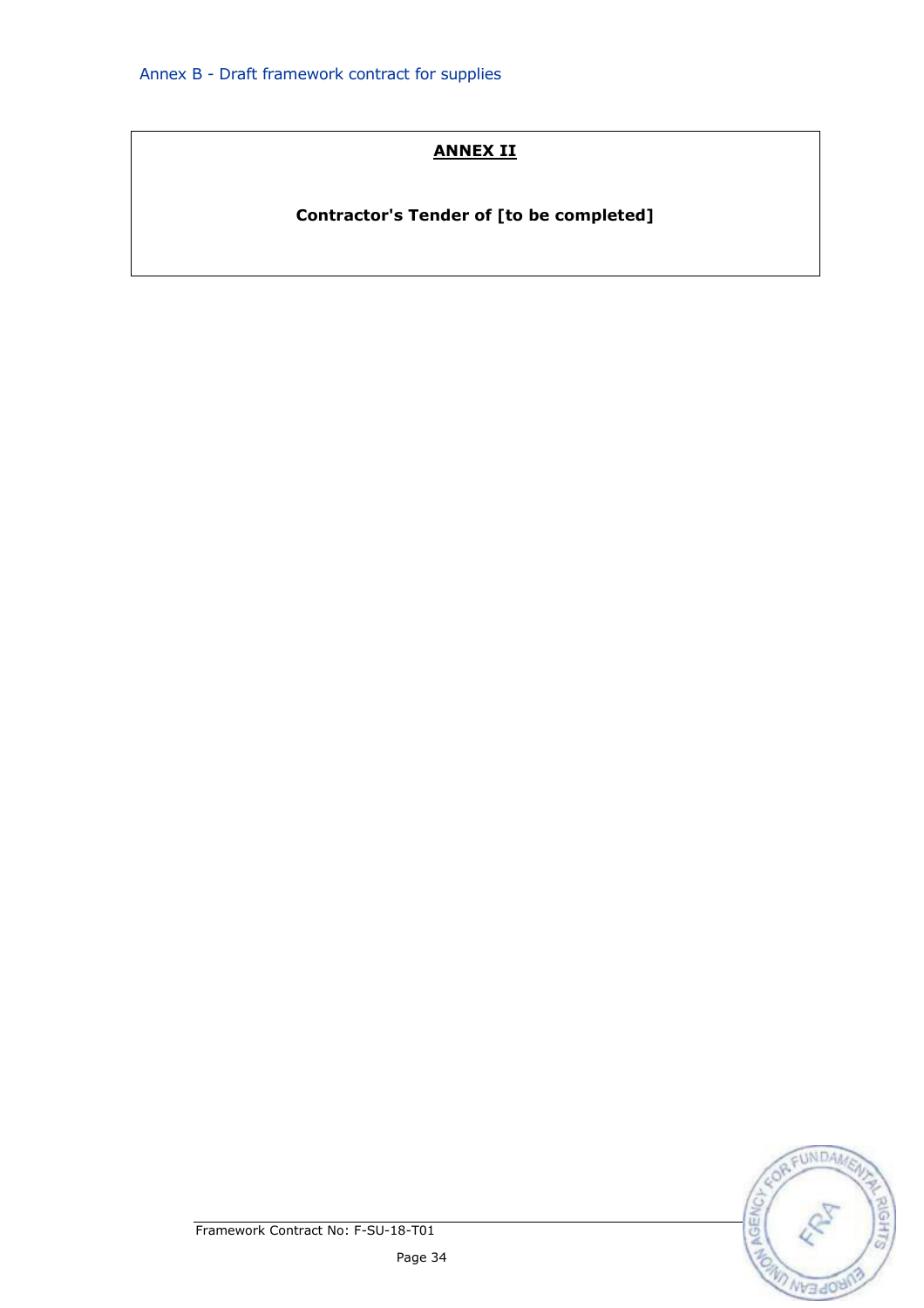# ANNEX III

### Model for order forms



Framework Contract No: F-SU-18-T01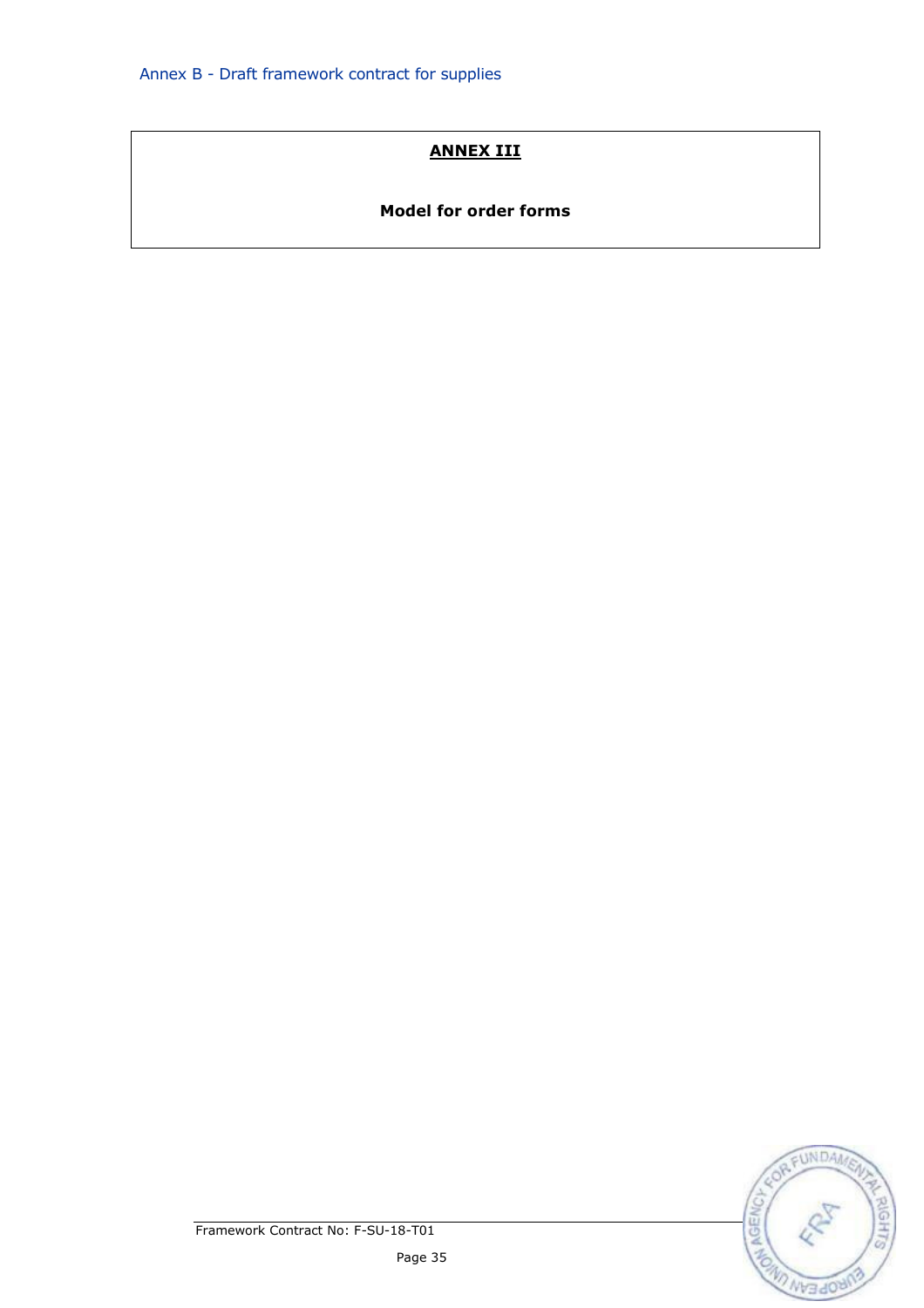| EUROPEAN UNION AGENCY FOR FUNDAMENTAL RIGHTS<br>Schwarzenbergplatz 11, A-1040 Vienna, Austria                                           |                                                                                                                                                   |          |                                         |               |                                                          |              |                                                                        |                                                             |                                                     |                     |             |
|-----------------------------------------------------------------------------------------------------------------------------------------|---------------------------------------------------------------------------------------------------------------------------------------------------|----------|-----------------------------------------|---------------|----------------------------------------------------------|--------------|------------------------------------------------------------------------|-------------------------------------------------------------|-----------------------------------------------------|---------------------|-------------|
|                                                                                                                                         |                                                                                                                                                   |          |                                         |               |                                                          |              |                                                                        |                                                             | <b>EUROPEAN UNION AGENCY FOR FUNDAMENTAL RIGHTS</b> |                     |             |
| <b>ORDER FORM</b><br><b>Department</b>                                                                                                  |                                                                                                                                                   |          |                                         | Numbe<br>r of | Sheet<br>No                                              |              | Date and reference of your<br>quote                                    |                                                             |                                                     |                     |             |
|                                                                                                                                         | [to be completed]                                                                                                                                 |          | (to be mentioned in all correspondence) |               |                                                          |              | sheets                                                                 |                                                             |                                                     |                     |             |
| Tel.:                                                                                                                                   | [to be<br>completed]                                                                                                                              | No:      |                                         |               | [to be completed]                                        |              | 1                                                                      | 1                                                           | [to be completed]                                   |                     |             |
|                                                                                                                                         | [to be<br>[to be completed]                                                                                                                       |          |                                         |               |                                                          |              |                                                                        |                                                             |                                                     |                     |             |
| completed]<br>Fax:<br>Contractor's code:                                                                                                |                                                                                                                                                   |          | [official legal form]                   |               |                                                          |              |                                                                        |                                                             |                                                     |                     |             |
| Country of origin:<br>[to be completed]<br>Currency of                                                                                  |                                                                                                                                                   |          |                                         |               |                                                          |              |                                                                        |                                                             |                                                     |                     |             |
|                                                                                                                                         |                                                                                                                                                   | payment: |                                         |               | <b>EUR</b>                                               |              |                                                                        | [official address in full]                                  |                                                     |                     |             |
|                                                                                                                                         |                                                                                                                                                   |          | Code country of origin/currency:        |               |                                                          |              |                                                                        |                                                             |                                                     |                     |             |
|                                                                                                                                         | This order is governed by the provisions of Framework Contract No [to be completed] in force from [to be completed] to                            |          | [complete]/EUR                          |               |                                                          |              |                                                                        |                                                             |                                                     |                     |             |
|                                                                                                                                         | [to be completed].                                                                                                                                |          |                                         |               |                                                          |              |                                                                        |                                                             |                                                     |                     |             |
|                                                                                                                                         | Acceptance of this order implies that the contractor waives all other terms of business or of execution of the                                    |          |                                         |               |                                                          |              |                                                                        |                                                             |                                                     |                     |             |
|                                                                                                                                         | services/goods.                                                                                                                                   |          |                                         |               |                                                          |              |                                                                        |                                                             |                                                     |                     |             |
|                                                                                                                                         |                                                                                                                                                   |          |                                         |               |                                                          |              | QUANTIT                                                                |                                                             |                                                     | PRICE in $\epsilon$ |             |
|                                                                                                                                         |                                                                                                                                                   |          | DESCRIPTION OF THE GOODS OR SERVICES    |               |                                                          |              | UNIT                                                                   |                                                             | Y                                                   | UNIT                | <b>TOTA</b> |
|                                                                                                                                         |                                                                                                                                                   |          |                                         |               |                                                          |              |                                                                        |                                                             |                                                     | PRICE               | L           |
|                                                                                                                                         | If the order form is subject to VAT outside Austria, but within the                                                                               |          |                                         |               |                                                          |              |                                                                        |                                                             |                                                     |                     |             |
|                                                                                                                                         | scope of application of Council Directive 2006/112/EC in its current                                                                              |          |                                         |               |                                                          |              | Packaging:                                                             |                                                             |                                                     |                     |             |
|                                                                                                                                         | legally valid wording, the Contractor declares to accept (for                                                                                     |          |                                         |               |                                                          |              | Insurance:                                                             |                                                             |                                                     |                     |             |
|                                                                                                                                         | submission to the relevant tax authorities) the duly completed form                                                                               |          |                                         |               |                                                          |              | Transport:                                                             |                                                             |                                                     |                     |             |
|                                                                                                                                         | according to Art. 151 of the specified Directive, and to invoice FRA the<br>net price of the order form excluding VAT. In this case, the FRA will |          |                                         |               |                                                          |              | Assembly:                                                              |                                                             |                                                     |                     |             |
|                                                                                                                                         | only pay the net price of the order form excluding VAT.                                                                                           |          |                                         |               |                                                          |              | VAT:                                                                   |                                                             |                                                     |                     |             |
|                                                                                                                                         |                                                                                                                                                   |          |                                         |               | <b>Total</b>                                             |              |                                                                        |                                                             |                                                     |                     |             |
|                                                                                                                                         |                                                                                                                                                   |          |                                         |               | (No VAT):<br><b>Total</b>                                |              |                                                                        |                                                             |                                                     |                     |             |
|                                                                                                                                         |                                                                                                                                                   |          |                                         |               |                                                          |              | (VAT Incl.):                                                           |                                                             |                                                     |                     |             |
|                                                                                                                                         |                                                                                                                                                   |          |                                         |               |                                                          |              | <b>Contractor's signature</b>                                          |                                                             |                                                     |                     |             |
|                                                                                                                                         |                                                                                                                                                   |          |                                         |               |                                                          |              |                                                                        |                                                             |                                                     |                     |             |
| [to be completed]<br>Name:<br>to:<br>Delivery / performance dates:<br>from: [complete]<br>[complete]                                    |                                                                                                                                                   |          |                                         |               |                                                          |              |                                                                        |                                                             |                                                     |                     |             |
| Position:<br>[to be completed]<br>Payment: [to be completed]                                                                            |                                                                                                                                                   |          |                                         |               |                                                          |              |                                                                        |                                                             |                                                     |                     |             |
| Date:<br>Contractor's bank account: [to be completed]                                                                                   |                                                                                                                                                   |          |                                         |               |                                                          |              |                                                                        |                                                             |                                                     |                     |             |
| <b>Invoicing address:</b><br>Place of delivery/performance and/or Incoterm                                                              |                                                                                                                                                   |          |                                         |               |                                                          |              |                                                                        |                                                             |                                                     |                     |             |
|                                                                                                                                         | European Union Agency for Fundamental Rights<br>for the attention of Administration Department                                                    |          |                                         |               |                                                          |              | and opening hours:                                                     |                                                             |                                                     |                     |             |
|                                                                                                                                         |                                                                                                                                                   |          |                                         |               |                                                          |              | Contact Person: [to be completed]<br>[opening hours - to be completed] |                                                             |                                                     |                     |             |
| Schwarzenbergplatz 11, A-1040 Vienna, Austria<br><b>Authorising Officer:</b><br>The request for payment shall be admissible only if the |                                                                                                                                                   |          |                                         |               |                                                          |              |                                                                        |                                                             |                                                     |                     |             |
| Signature:                                                                                                                              |                                                                                                                                                   |          |                                         |               | Contractor returns a signed copy of this order form with |              |                                                                        |                                                             |                                                     |                     |             |
| [name - to be completed]                                                                                                                |                                                                                                                                                   |          |                                         |               |                                                          | the invoice. |                                                                        |                                                             |                                                     |                     |             |
| Date of issue:                                                                                                                          |                                                                                                                                                   |          |                                         |               |                                                          |              |                                                                        | This Contract shall be governed by Austrian law and any     |                                                     |                     |             |
|                                                                                                                                         |                                                                                                                                                   |          |                                         |               |                                                          |              |                                                                        | dispute shall be brought before the Court of Justice of the |                                                     |                     |             |
| European Union.                                                                                                                         |                                                                                                                                                   |          |                                         |               |                                                          |              |                                                                        |                                                             |                                                     |                     |             |
| Commitment nr.<br><b>Budget item</b>                                                                                                    |                                                                                                                                                   |          |                                         |               |                                                          |              | <b>ELINDAN</b>                                                         |                                                             |                                                     |                     |             |
| [to be completed]<br>[to be completed]                                                                                                  |                                                                                                                                                   |          |                                         |               |                                                          |              |                                                                        |                                                             |                                                     |                     |             |
| <b>NGEI</b><br>Framework Contract No: F-SU-18-T01                                                                                       |                                                                                                                                                   |          |                                         |               |                                                          |              |                                                                        |                                                             |                                                     |                     |             |
|                                                                                                                                         |                                                                                                                                                   |          |                                         |               |                                                          |              |                                                                        |                                                             |                                                     |                     |             |
|                                                                                                                                         |                                                                                                                                                   |          |                                         | Page 36       |                                                          |              |                                                                        |                                                             |                                                     |                     |             |
|                                                                                                                                         |                                                                                                                                                   |          |                                         |               |                                                          |              |                                                                        |                                                             |                                                     |                     |             |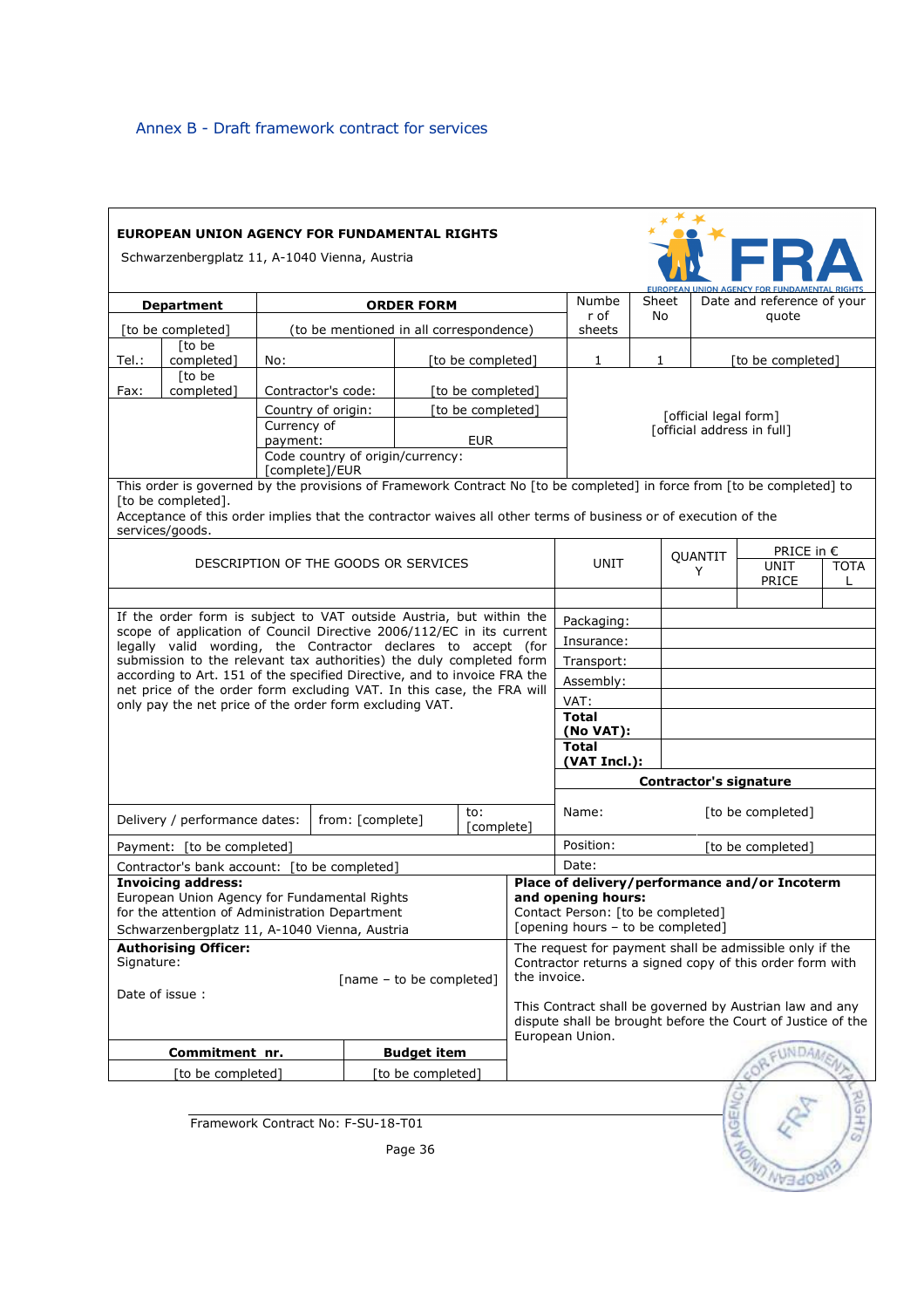## ANNEX IV

Bank Identification Form and Legal Entities File



Framework Contract No: F-SU-18-T01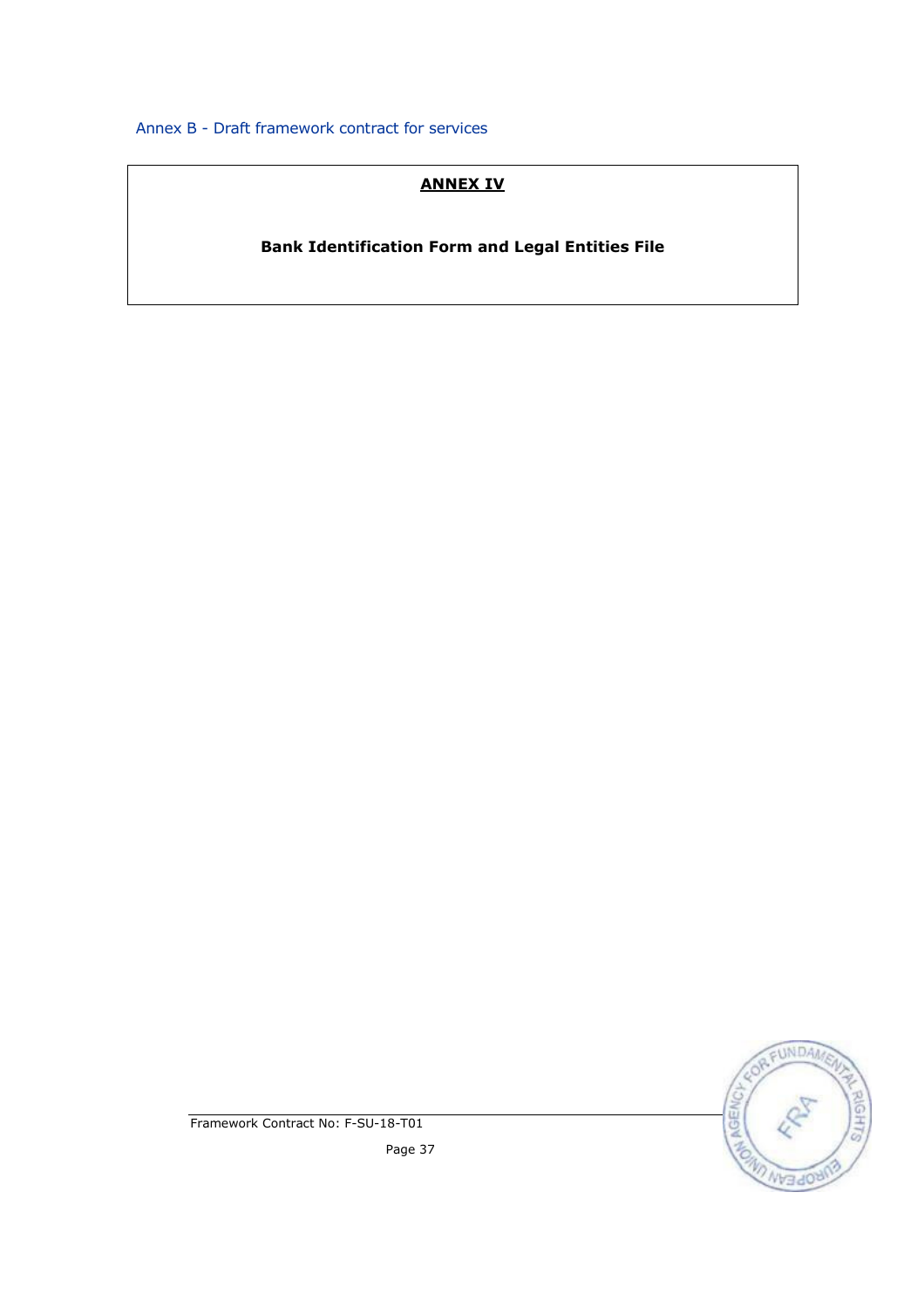# ANNEX VI

# Power of Attorney (if applicable)



Framework Contract No: F-SU-18-T01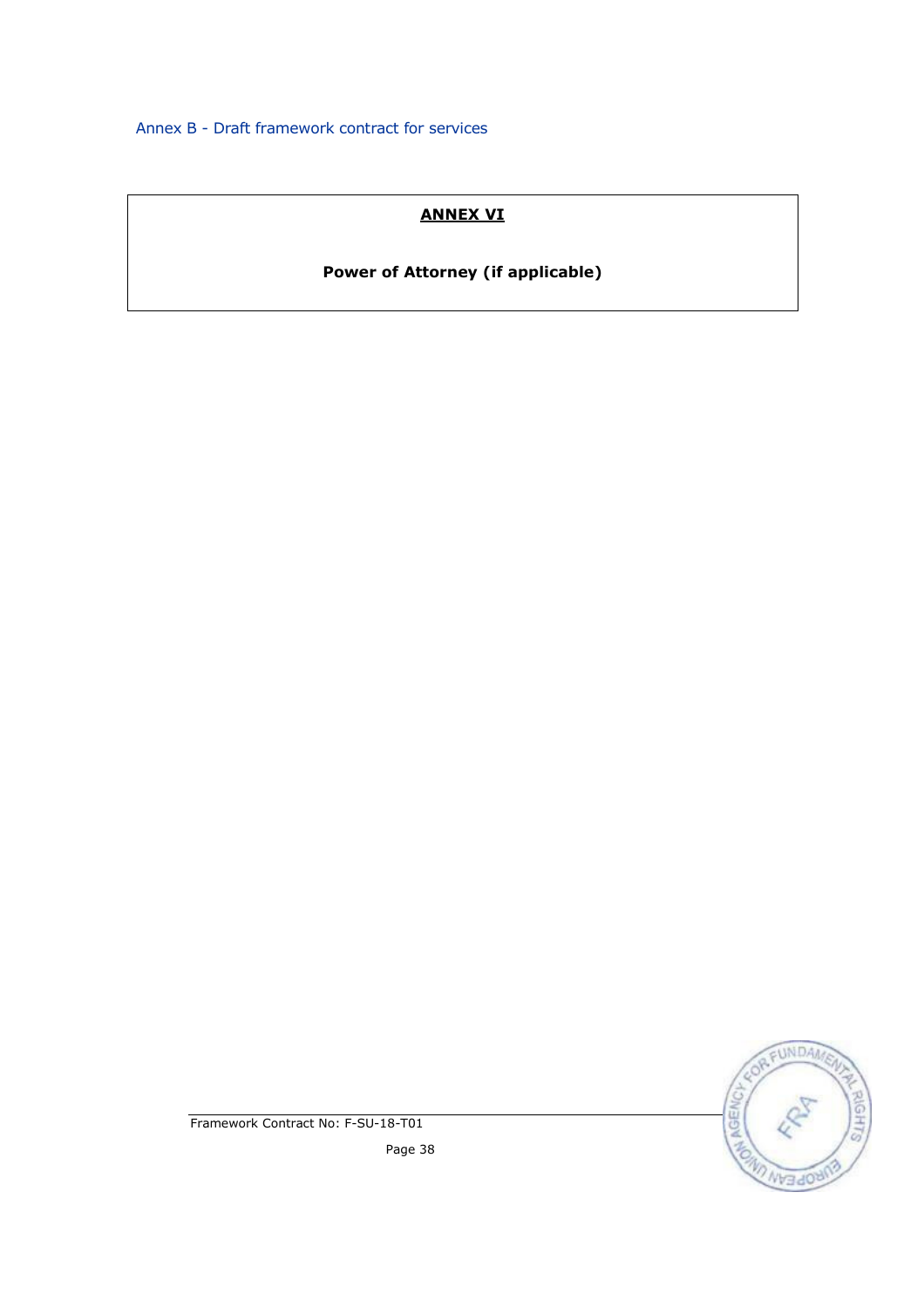# ANNEX IV

# Certificate of Conformity/Task Acceptance Form



Framework Contract No: F-SU-18-T01